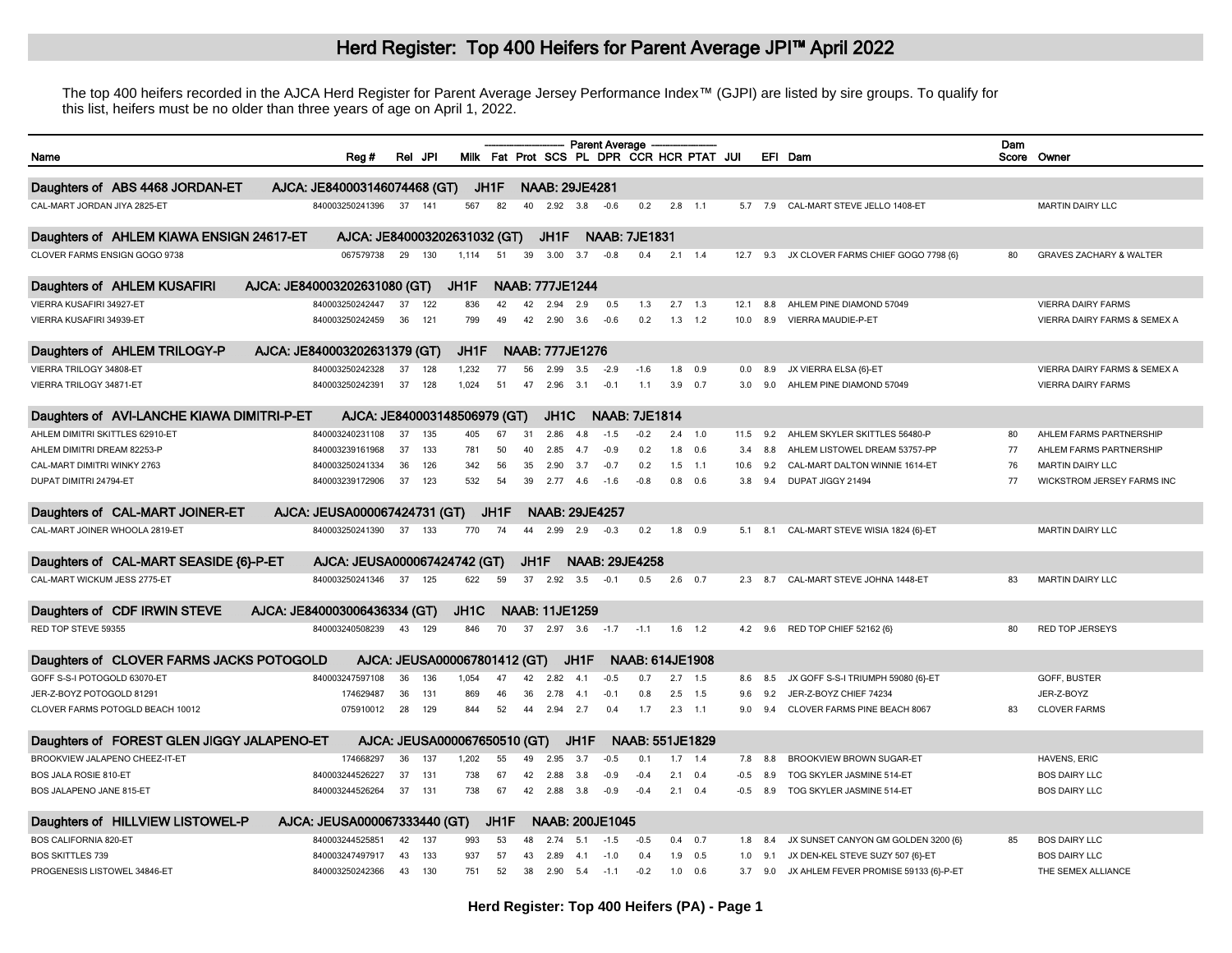|                                             |                              |        |                              |                   |    |                     |      | <b>Parent Average</b> |                        |           |                |        |                |                                          | Dam   |                              |
|---------------------------------------------|------------------------------|--------|------------------------------|-------------------|----|---------------------|------|-----------------------|------------------------|-----------|----------------|--------|----------------|------------------------------------------|-------|------------------------------|
| Name                                        | Reg#                         | Rel    | JPI<br>Milk                  | Fat               |    | Prot SCS            |      | PL DPR                | <b>CCR HCR PTAT</b>    |           |                | JUI    | EFI            | Dam                                      | Score | Owner                        |
| PROGENESIS LISTOWEL 90657-ET                | 840003224438353              | 43     | 130<br>751                   | 52                | 38 | 2.90                | 5.4  | $-1.1$                | $-0.2$                 | 1.0       | 0.6            | 3.7    | 9.0            | JX AHLEM FEVER PROMISE 59133 {6}-P-ET    |       | THE SEMEX ALLIANCE           |
| RIVER VALLEY LISTOWEL 2373-ET               | 840003217183036              | 44     | 933<br>128                   | 46                | 42 | 2.83                | 4.9  | $-1.5$                | $-0.2$                 |           | 0.1 0.9        | 4.8    | 8.8            | RIVER VALLEY LSTWL MACNCHEZ 5055-ET      | 91    | RIVER VALLEY FARM            |
| <b>BOS 841</b>                              | 840003231861924              | 43     | 128<br>855                   | 66                | 42 | 2.84                | 3.7  | $-1.6$                | $-0.8$                 |           | $1.7$ 0.1      | $-3.2$ | 8.8            | TOG SKYLER JASMINE 514-ET                |       | <b>BOS DAIRY LLC</b>         |
| FOREST GLEN LISTOWEL MOUSE                  | 076271576                    | 43     | 123<br>1,273                 | 58                | 50 | 2.89                | 4.2  | $-2.6$                | $-1.7$                 | $-0.4$    | 0.4            | $-1.8$ | 8.6            | JX FOREST GLEN GOT MAID MOUSE {6}        | 80    | BANSEN STANLEY K & DORA H    |
| Daughters of ISDK NR HAUGAARD NIBALI NIBIRU |                              |        | AJCA: JEDNK000000304882 (GT) |                   |    |                     | JH1F |                       | <b>NAAB: 236JE4882</b> |           |                |        |                |                                          |       |                              |
| DNK 43639 2299                              | 363902299                    | 35     | 123<br>$-529$                | 46                | 17 | 2.84                | 2.7  | 2.5                   | 3.6                    |           | $4.2 -0.2$     |        | $4.2\quad 3.7$ | DNK 43639 02153                          |       | <b>CUSTOMER, DEFAULT</b>     |
| Daughters of ISDK VJ ADELGAARD HOVE SAMSON  |                              |        | AJCA: JEDNK000000304415 (GT) |                   |    |                     | JH1F |                       | <b>NAAB: 236JE257</b>  |           |                |        |                |                                          |       |                              |
| GOFF S-S-I SAMSON 63092-ET                  | 840003247596293              | 38     | 123<br>356                   | 47                | 31 | 2.84                | 3.4  | 1.5                   | 2.6                    |           | $2.4$ 0.2      | 0.1    | 6.8            | GOFF S-S-I CALIBAN 59220-ET              |       | GOFF, BUSTER                 |
| Daughters of ISDK VJ KJOELB GISLEV GUTZ     | AJCA: JEDNK000000304577 (GT) |        |                              |                   |    | JH1F                |      |                       | <b>NAAB: 236JE5003</b> |           |                |        |                |                                          |       |                              |
| S-S-I VICTORY GUTZ 63102-ET                 | 840003247596877              | 39     | 147<br>492                   | 74                | 30 | 2.95                | 4.3  | $-0.5$                | 1.5                    |           | $3.2\quad 0.6$ | 3.1    | 6.9            | S-S-I VICTORY STEVE 57669-ET             | 82    | SELECT SIRES INC - SIRE DEPT |
| JER-Z-BOYZ GUTZ 81524-P-ET                  | 174667344                    | 40     | 126<br>381                   | 58                | 29 | 2.84                | 2.4  | 0.3                   | 2.3                    | 3.0       | 0.1            | 0.5    | 6.0            | JER-Z-BOYZ LISTOWEL 62290-P              | 80    | JER-Z-BOYZ                   |
| JER-Z-BOYZ GUTZ 81360-P-ET                  | 174630841                    | 40     | 126<br>381                   | 58                | 29 | 2.84                | 2.4  | 0.3                   | 2.3                    | 3.0       | 0.1            | 0.5    | 6.8            | JER-Z-BOYZ LISTOWEL 62290-P              | 80    | JER-Z-BOYZ                   |
| Daughters of ISDK VJ RAASTRUP HIHL GISLEV   |                              |        | AJCA: JEDNK000000304171 (GT) |                   |    | JH1F                |      |                       | <b>NAAB: 236JE226</b>  |           |                |        |                |                                          |       |                              |
| CLOVER FARMS GISLEV VNFOKEN 9803-ET         | 067449803                    | 40     | 129<br>634                   | 49                | 41 | 2.84                | 2.5  | 0.8                   | 2.0                    |           | $3.3$ 0.3      | 5.6    | 6.4            | YOSEMITE PRINCETON VNFOKEN 38827         | 85    | <b>GRAVES, BAILEY</b>        |
| CLOVER FARMS GISLEV VNFOKEN 9788-ET         | 067579788                    | 40     | 129<br>634                   | 49                | 41 | 2.84                | 2.5  | 0.8                   | 2.0                    | 3.3       | 0.3            | 5.6    | 6.4            | YOSEMITE PRINCETON VNFOKEN 38827         | 85    | <b>GRAVES, BAILEY</b>        |
| CLOVER FARMS GISLEV VNFOKEN 9789-ET         | 067579789                    | 40     | 129<br>634                   | 49                | 41 | 2.84                | 2.5  | 0.8                   | 2.0                    | 3.3       | 0.3            | 5.6    | 6.4            | YOSEMITE PRINCETON VNFOKEN 38827         | 85    | GRAVES, BAILEY               |
| VAN DE GISLEV COCONUT CASHEW                | 067892147                    | 33     | 129<br>393                   | 43                | 32 | 2.70                | 3.7  | 1.2                   | 2.3                    |           | $2.5\quad 0.0$ | 2.1    | 7.0            | VAN DE LISTOWEL ALMOND COCONUT           | 87    | <b>BROWNLEE, GRACE CORA</b>  |
| FOREST GLEN GISLEV LIMEY-ET                 | 076271372                    | 40     | 127<br>-44                   | 55                | 32 | 2.71                | 3.4  | 0.4                   | 1.0                    | 2.2       | $-0.1$         | 1.1    | 7.1            | JX FOREST GLEN GOT MAID LIMEY {6}        | 86    | <b>FOREST GLEN JERSEYS</b>   |
| AHLEM VJ GISLEV MADISON 62293               | 840003240230491              | 40     | 120<br>617                   | 38                | 29 | 2.76                | -4.4 | 1.0                   | 1.9                    | 2.1       | $-0.2$         | 2.6    | 6.7            | JX AHLEM LISTOWEL MADISON 51454 {6}-ET   | 80    | AHLEM FARMS PARTNERSHIP      |
|                                             |                              |        |                              |                   |    |                     |      |                       |                        |           |                |        |                |                                          |       |                              |
| Daughters of ISDK VJ SNEDDTDD KLOV KANTONA  |                              |        | AJCA: JEDNK000000304771 (GT) |                   |    |                     | JH1F |                       | <b>NAAB: 236JE4771</b> |           |                |        |                |                                          |       |                              |
| S-S-I VICTORY KANTONA 63106-ET              | 840003247596869              | 36     | 124<br>11                    | 47                | 31 | 2.90                | 2.9  | 2.2                   | 2.7                    |           | $3.3$ 0.4      | 3.2    | 6.3            | JX BOHNERTS PINE BELLA {6}               |       | SELECT SIRES INC - SIRE DEPT |
| Daughters of ISDK VJ TUDVAD SAMSON STENO    |                              |        | AJCA: JEDNK000000304715 (GT) |                   |    | JH1F                |      |                       | <b>NAAB: 236JE4715</b> |           |                |        |                |                                          |       |                              |
| JER-Z-BOYZ STENO 81539                      | 174670764                    | 35     | 141<br>224                   | 53                | 33 | 2.90                | 4.4  | 1.9                   | 3.2                    |           | $3.5\quad 0.2$ | -2.5   | 6.0            | JER-Z-BOYZ JIGGY 74591                   |       | JER-Z-BOYZ                   |
| JER-Z-BOYZ STENO MARIA 81577-ET             | 174683670                    | 36     | 138<br>191                   | 64                | 33 | 2.95                | 2.9  | 1.7                   | 2.9                    | 3.7       | 0.2            | 0.6    | 6.5            | JER-Z-BOYZ JIGGY MARIA 73096 {6}-ET      |       | JER-Z-BOYZ                   |
| JER-Z-BOYZ STENO MARIA 81614-ET             | 174685065                    | 36     | 138<br>191                   | 64                | 33 | 2.95                | 2.9  | 1.7                   | 2.9                    | 3.7       | 0.2            | 0.6    | 6.5            | JER-Z-BOYZ JIGGY MARIA 73096 {6}-ET      |       | JER-Z-BOYZ                   |
| JER-Z-BOYZ STENO MARIA 81620-ET             | 174685122                    | 36     | 138<br>191                   | 64                | 33 | 2.95                | 2.9  | 1.7                   | 2.9                    |           | $3.7\quad 0.2$ | 0.6    | 6.5            | JER-Z-BOYZ JIGGY MARIA 73096 {6}-ET      |       | JER-Z-BOYZ                   |
| JER-Z-BOYZ STENO 81623-ET                   | 174685159                    | 35     | 138<br>173                   | 84                | 38 | 3.02                | 2.1  | 0.0                   | 0.9                    | 2.9       | 0.3            | 0.1    | 6.6            | JER-Z-BOYZ STEVE 72974-ET                |       | JER-Z-BOYZ                   |
| JER-Z-BOYZ STENO 81595-ET                   | 174683858                    | 35     | 138<br>173                   | 84                | 38 | 3.02                | 2.1  | 0.0                   | 0.9                    | 2.9       | 0.3            | 0.1    | 6.6            | JER-Z-BOYZ STEVE 72974-ET                |       | JER-Z-BOYZ                   |
| JER-Z-BOYZ STENO 81603-ET                   | 174683933                    | 35     | 138<br>173                   | 84                | 38 | 3.02                | 2.1  | 0.0                   | 0.9                    | 2.9       | 0.3            | 0.1    | 6.6            | JER-Z-BOYZ STEVE 72974-ET                |       | JER-Z-BOYZ                   |
| JER-Z-BOYZ STENO 81636-ET                   | 174686208                    | 35     | 138<br>173                   | 84                | 38 | 3.02                | 2.1  | 0.0                   | 0.9                    | 2.9       | 0.3            | 0.1    | 6.6            | JER-Z-BOYZ STEVE 72974-ET                |       | JER-Z-BOYZ                   |
| DNK 52696 04469                             | 269604469                    | 34     | 137<br>-21                   | 59                | 28 | 2.86                | 2.6  | 2.6                   | 3.8                    | 3.2       | $-0.8$         | -3.1   | 5.0            | DNK 52354 02345                          |       | KVAEGAVLSFORENINGEN DANSIRE  |
| JER-Z-BOYZ STENO 81425-ET                   | 174633367                    | 36     | 135<br>600                   | 56                | 39 | 2.93                | 3.7  | 0.6                   | 1.4                    | 2.9       | 0.3            | 0.2    | 6.3            | JX JER-Z-BOYZ GOT MAID 63687 {6}         | 86    | JER-Z-BOYZ                   |
| JER-Z-BOYZ STENO 81646                      | 174686712                    | 35     | 128<br>375                   | 36                | 30 | 2.91                | 3.9  | 2.3                   | 3.4                    | 3.4       | $-0.1$         | 0.2    | 5.7            | JER-Z-BOYZ KIAWA 74896                   |       | JER-Z-BOYZ                   |
| JER-Z-BOYZ STENO TINA 81490-ET              | 174665119                    | 37     | 127<br>498                   | -54               | 38 | 2.89                | 3.3  | 0.5                   | 1.3                    | 2.4       | 0.1            | -1.0   | 6.1            | JX JER-Z-BOYZ GOT MAID TINA 59794 (6)-ET | 85    | JER-Z-BOYZ                   |
| JER-Z-BOYZ STENO 81508-P-ET                 | 174665294                    | 37     | 124<br>307                   | 55                | 33 | 2.89                | 2.2  | 1.5                   | 2.7                    |           | $3.2 -0.1$     | $-2.3$ | 6.1            | JER-Z-BOYZ LISTOWEL 62290-P              | 80    | JER-Z-BOYZ                   |
| JER-Z-BOYZ STENO 81564-ET                   | 174674889                    | 37     | 124<br>307                   | 55                | 33 | 2.89                | 2.2  | 1.5                   | 2.7                    | 3.2       | $-0.1$         | $-2.3$ | 6.1            | JER-Z-BOYZ LISTOWEL 62290-P              | 80    | JER-Z-BOYZ                   |
| JER-Z-BOYZ STENO 81482-ET                   | 174635257 37 124             |        |                              |                   |    |                     |      |                       |                        |           |                |        |                |                                          |       |                              |
|                                             |                              |        | 307                          | 55                | 33 | 2.89 2.2 1.5        |      |                       | 2.7                    |           | $3.2 -0.1$     |        |                | -2.3 6.1 JER-Z-BOYZ LISTOWEL 62290-P     | 80    | JER-Z-BOYZ                   |
| Daughters of JER-Z-BOYZ JADYN-ET            | AJCA: JEUSA000173762822 (GT) |        |                              | JH <sub>1</sub> C |    |                     |      | <b>NAAB: 14JE1885</b> |                        |           |                |        |                |                                          |       |                              |
| RED TOP JADYN 60906-ET                      | 840003247092708              | 36 120 | 808                          | 55                |    | 40  2.98  3.5  -0.6 |      |                       | $-0.1$                 | $1.4$ 0.9 |                |        |                | 1.5 8.5 RED TOP DANIEL 54618             |       | <b>RED TOP JERSEYS</b>       |
| Daughters of JX AHLEM FRISCO PINE {6}-ET    | AJCA: JEUSA000067823956 (GT) |        |                              |                   |    | JH1F                |      |                       | <b>NAAB: 7JE1699</b>   |           |                |        |                |                                          |       |                              |
| CDF PINE KESTREL F9485                      | 840003214624305              | 42     | 840<br>133                   | 48                | 46 | 2.98                | 2.9  | 0.8                   | 1.8                    |           | $3.1\quad 0.7$ | 6.9    | 9.3            | CDF KESTREL VICEROY W4165                | 85    | C & S LIVESTOCK              |
| GOLD MEDAL PINE 48191                       | 840003234065175              | 42     | 121<br>374                   | 32                | 31 | 2.96                | 3.7  | 2.0                   | 2.9                    |           | $3.8$ 1.1      |        | $10.4$ 9.1     | AHLEM BROTHERS DOORMAN 44195             | 82    | AHLEM, GRANT                 |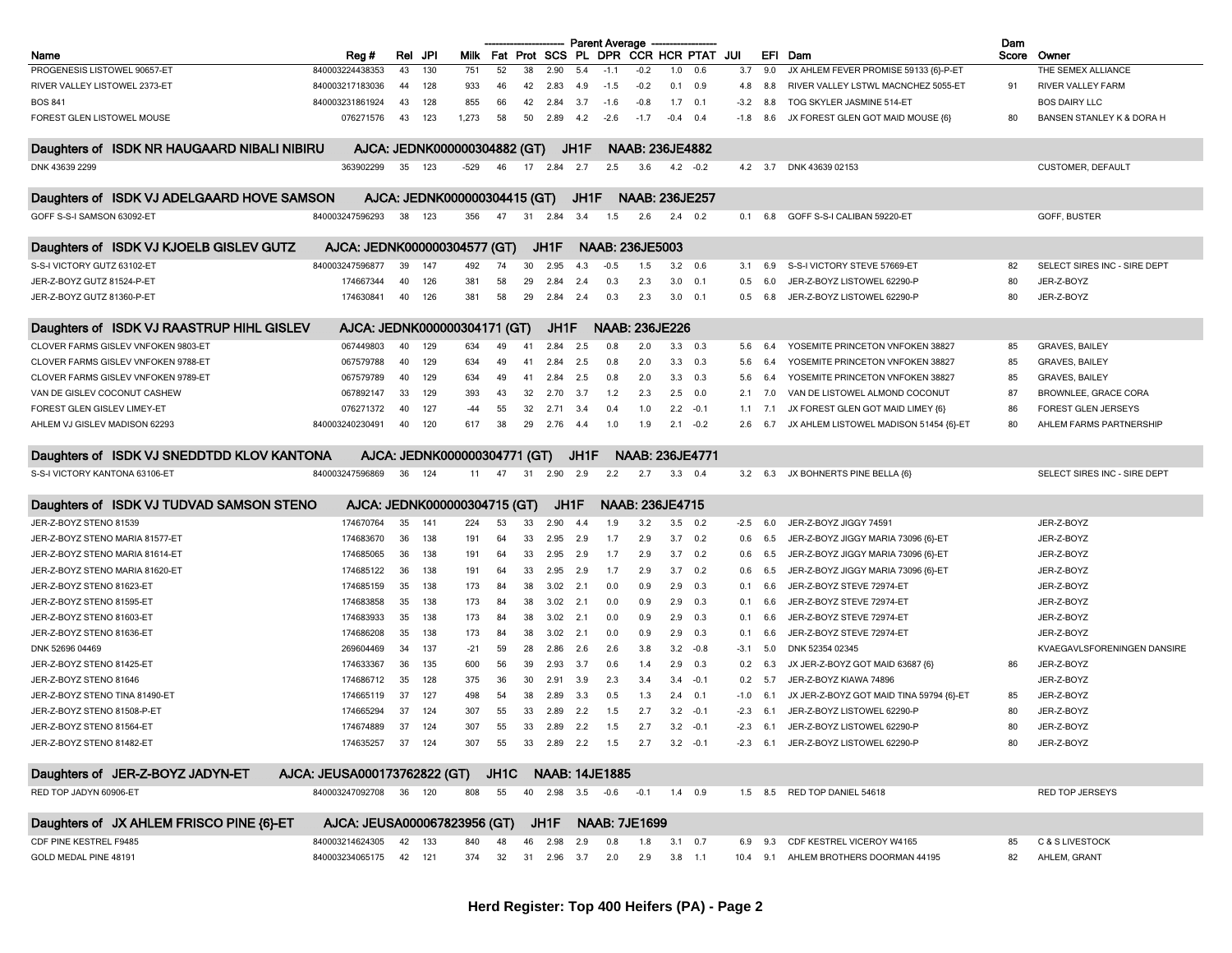|                                                    |                              |                                                        |       |    |      |          |      | <b>Parent Average</b> |                                           |       |                      |        |     |                                     | Dam   |                             |
|----------------------------------------------------|------------------------------|--------------------------------------------------------|-------|----|------|----------|------|-----------------------|-------------------------------------------|-------|----------------------|--------|-----|-------------------------------------|-------|-----------------------------|
| Name                                               | Reg#                         | Rel<br>JPI                                             |       |    |      |          |      |                       | Milk Fat Prot SCS PL DPR CCR HCR PTAT JUI |       |                      |        |     | EFI Dam                             | Score | Owner                       |
| Daughters of JX AVI-LANCHE VICEROY DASHIELL {6}-ET |                              | AJCA: JE840003131412772 (GT)                           |       |    |      |          |      | JH <sub>1</sub> C     |                                           |       | <b>NAAB: 7JE1722</b> |        |     |                                     |       |                             |
| ALL LYNNS DASHIELL BELL-ET                         | 174362922                    | 41<br>120                                              | 869   | 53 | 39   | 3.05     | 3.0  | 0.7                   | 1.8                                       |       | $3.2$ 1.7            | 8.9    | 9.3 | JER-Z-BOYZ CHIEF 70930              | 77    | ALLEN, DAVID                |
|                                                    |                              |                                                        |       |    |      |          |      |                       |                                           |       |                      |        |     |                                     |       |                             |
| Daughters of JX CDF JLS PILGRIM THRASHER {6}-ET    |                              | AJCA: JE840003006436075 (GT)                           |       |    |      |          | JH1F |                       | <b>NAAB: 7JE1758</b>                      |       |                      |        |     |                                     |       |                             |
| NYMAN THRASHER 96256                               | 174659367                    | 27<br>125                                              | 710   | 47 | 38   | 2.98     | 3.5  | 1.3                   | 2.1                                       | 3.9   | 0.1                  | $-1.0$ | 8.3 | LIVE OAK ALTAJERICO 91556 {6}       |       | LIVE OAK DAIRY              |
| DUPAT THRASHER 24834                               | 840003239172946              | 37<br>122                                              | 1,180 | 44 | 38   | 2.93     | 3.6  | 1.8                   | 2.2                                       | 2.8   | 0.4                  | -0.8   | 8.6 | DUPAT CHIEF 21870                   | 79    | WICKSTROM JERSEY FARMS INC  |
|                                                    |                              |                                                        |       |    |      |          |      |                       |                                           |       |                      |        |     |                                     |       |                             |
| Daughters of JX KASH-IN GOT JIGGY {6}-ET           | AJCA: JE840003138463636 (GT) |                                                        |       |    | JH1F |          |      |                       | NAAB: 551JE1717                           |       |                      |        |     |                                     |       |                             |
| HI-LAND JIGGY DAZZLE                               | 067810379                    | 34<br>131                                              | 1,076 | 62 | 47   | 2.85     | 3.6  | $-1.0$                | $-0.3$                                    | 0.6   | 0.5                  | $-2.9$ | 9.2 | HI-LAND LISTOWEL DERBY              | 78    | CHAMBERLAIN GREG & BENJAMIN |
| <b>BARLASS JIGGY TRUFFLE 4582</b>                  | 067554582                    | 35<br>127                                              | 986   | 59 | 44   | 2.93     | 3.9  | 0.0                   | 0.9                                       | 1.7   | 1.0                  | 2.6    | 8.9 | JX BARLASS PILGRIM TRUFFLE 4066 {6} | 85    | <b>BARLASS JERSEYS LLC</b>  |
| JER-Z-BOYZ JIGGY MAE 75087                         | 174100014                    | 42<br>126                                              | 949   | 67 | 42   | 2.85     | 4.2  | $-1.4$                | $-0.4$                                    | 1.6   | 0.4                  | $-3.5$ | 9.0 | JER-Z-BOYZ LISTOWEL MAE 60896       | 75    | JER-Z-BOYZ                  |
| <b>BOS JIGGY ENCHANTED 664-ET</b>                  | 840003242510623              | 122<br>41                                              | 789   | 63 | 42   | 2.89     | 3.7  | -0.9                  | -0.4                                      | 1.1   | 0.8                  | 2.1    | 9.0 | JX DEN-KEL STEVE LEAH 518 {6}-ET    |       | <b>BOS DAIRY LLC</b>        |
| JER-Z-BOYZ JIGGY MAE 74211                         | 174053415                    | 122<br>42                                              | 1,023 | 68 | 41   | 2.81     | 3.8  | $-1.2$                | $-0.6$                                    | -0.1  | 0.8                  | 1.1    | 8.9 | JER-Z-BOYZ LISTOWEL MAE 59824-P     | 83    | JER-Z-BOYZ                  |
| HI-LAND JIGGY FLIGHT                               | 067810381                    | 35<br>120                                              | 983   | 59 | 46   | 2.83     | 3.9  | $-1.8$                | $-1.3$                                    | 0.3   | 0.7                  | $-1.1$ | 9.5 | JX HI-LAND LISTOWEL FINITE {6}      | 81    | CHAMBERLAIN GREG & BENJAMIN |
| BLISS JIGGY 6347-ET                                | 174330880                    | 42<br>120                                              | 840   | 57 | 43   | 2.90     | 3.6  | $-1.6$                | -0.7                                      | 1.2   | 0.9                  | 3.0    | 8.8 | JX BLISS PFLEX 1877 {6}             | 85    | <b>CROSSWINDS FARM</b>      |
| BLISS JIGGY 6364-ET                                | 174331041                    | 42<br>120                                              | 840   | 57 | 43   | 2.90     | 3.6  | $-1.6$                | $-0.7$                                    | 1.2   | 0.9                  | 3.0    | 8.8 | JX BLISS PFLEX 1877 {6}             | 85    | <b>CROSSWINDS FARM</b>      |
| BLISS JIGGY 6370-ET                                | 174331108                    | 120<br>42                                              | 840   | 57 | 43   | 2.90     | 3.6  | $-1.6$                | $-0.7$                                    | 1.2   | 0.9                  | 3.0    | 8.8 | JX BLISS PFLEX 1877 {6}             | 85    | <b>CROSSWINDS FARM</b>      |
| BLISS JIGGY 6371-ET                                | 174331117                    | 42<br>120                                              | 840   | 57 | 43   | 2.90     | 3.6  | $-1.6$                | $-0.7$                                    | 1.2   | 0.9                  | 3.0    | 8.8 | JX BLISS PFLEX 1877 {6}             | 85    | <b>CROSSWINDS FARM</b>      |
| BLISS JIGGY 6373-ET                                | 174331135                    | 42<br>120                                              | 840   | 57 | 43   | 2.90     | 3.6  | $-1.6$                | $-0.7$                                    | 1.2   | 0.9                  | 3.0    | 8.8 | JX BLISS PFLEX 1877 {6}             | 85    | <b>CROSSWINDS FARM</b>      |
| BLISS JIGGY 6304-ET                                | 174330451                    | 120<br>42                                              | 840   | 57 | 43   | 2.90     | 3.6  | $-1.6$                | -0.7                                      | 1.2   | 0.9                  | 3.0    | 8.8 | JX BLISS PFLEX 1877 {6}             | 85    | <b>CROSSWINDS FARM</b>      |
| BLISS JIGGY 6308-ET                                | 174330497                    | 120<br>42                                              | 840   | 57 | 43   | 2.90     | 3.6  | $-1.6$                | $-0.7$                                    | 1.2   | 0.9                  | 3.0    | 8.8 | JX BLISS PFLEX 1877 {6}             | 85    | <b>CROSSWINDS FARM</b>      |
| BLISS JIGGY 6313-ET                                | 174330545                    | 42<br>120                                              | 840   | 57 | 43   | 2.90     | 3.6  | $-1.6$                | -0.7                                      | 1.2   | 0.9                  | 3.0    | 8.8 | JX BLISS PFLEX 1877 {6}             | 85    | <b>CROSSWINDS FARM</b>      |
| BLISS JIGGY 6322-ET                                | 174330639                    | 120<br>42                                              | 840   | 57 | 43   | 2.90     | 3.6  | $-1.6$                | $-0.7$                                    | 1.2   | 0.9                  | 3.0    | 8.8 | JX BLISS PFLEX 1877 {6}             | 85    | <b>CROSSWINDS FARM</b>      |
| BLISS JIGGY 6331-ET                                | 174330723                    | 42<br>120                                              | 840   | 57 | 43   | 2.90     | 3.6  | $-1.6$                | -0.7                                      | 1.2   | 0.9                  | 3.0    | 8.8 | JX BLISS PFLEX 1877 {6}             | 85    | <b>CROSSWINDS FARM</b>      |
| BLISS JIGGY 6340-ET                                | 174330817                    | 120<br>42                                              | 840   | 57 | 43   | 2.90     | 3.6  | $-1.6$                | $-0.7$                                    | 1.2   | 0.9                  | 3.0    | 8.8 | JX BLISS PFLEX 1877 {6}             | 85    | <b>CROSSWINDS FARM</b>      |
| BLISS JIGGY 6232-ET                                | 174329864                    | 120<br>42                                              | 840   | 57 | 43   | 2.90     | 3.6  | $-1.6$                | -0.1                                      | 1.2   | 0.9                  | 3.0    | 8.8 | JX BLISS PFLEX 1877 {6}             | 85    | <b>CROSSWINDS FARM</b>      |
| BLISS JIGGY 6277-ET                                | 174330200                    | 120<br>42                                              | 840   | 57 | 43   | 2.90     | 3.6  | $-1.6$                | -0.7                                      | 1.2   | 0.9                  | 3.0    | 8.8 | JX BLISS PFLEX 1877 {6}             | 85    | <b>CROSSWINDS FARM</b>      |
| BLISS JIGGY 6289-ET                                | 174330312                    | 120<br>42                                              | 840   | 57 | 43   | 2.90     | 3.6  | $-1.6$                | $-0.7$                                    | 1.2   | 0.9                  | 3.0    | 8.8 | JX BLISS PFLEX 1877 {6}             | 85    | <b>CROSSWINDS FARM</b>      |
| BLISS JIGGY 6293-ET                                | 174330349                    | 42<br>120                                              | 840   | 57 | 43   | 2.90     | 3.6  | $-1.6$                | $-0.7$                                    | 1.2   | 0.9                  | 3.0    | 8.8 | JX BLISS PFLEX 1877 {6}             | 85    | <b>CROSSWINDS FARM</b>      |
| BLISS JIGGY 6294-ET                                | 174330358                    | 120<br>-42                                             | 840   | 57 | 43   | 2.90     | 3.6  | $-1.6$                | $-0.7$                                    | 1.2   | 0.9                  | 3.0    | 8.8 | JX BLISS PFLEX 1877 {6}             | 85    | <b>CROSSWINDS FARM</b>      |
| BLISS JIGGY 6295-ET                                | 174330367                    | 120<br>42                                              | 840   | 57 | 43   | 2.90     | 3.6  | $-1.6$                | -0.7                                      | $1.2$ | 0.9                  | 3.0    | 8.8 | JX BLISS PFLEX 1877 {6}             | 85    | <b>CROSSWINDS FARM</b>      |
| BLISS JIGGY 6206-ET                                | 174329668                    | 42<br>120                                              | 840   | 57 | 43   | 2.90     | 3.6  | $-1.6$                | $-0.1$                                    | 1.2   | 0.9                  | 3.0    | 8.8 | JX BLISS PFLEX 1877 {6}             | 85    | <b>CROSSWINDS FARM</b>      |
| BLISS JIGGY 6219-ET                                | 174329743                    | 120<br>42                                              | 840   | 57 | 43   | 2.90     | 3.6  | $-1.6$                | -0.7                                      | 1.2   | 0.9                  | 3.0    | 8.8 | JX BLISS PFLEX 1877 {6}             | 85    | <b>CROSSWINDS FARM</b>      |
| BLISS JIGGY 6225-ET                                | 174329800                    | 120<br>42                                              | 840   | 57 | 43   | 2<br>.90 | 3.6  | $-1.6$                | -0.7                                      | 1.2   | 0.9                  | 3.0    |     | JX BLISS PFLEX 1877 {6}             | 85    | <b>CROSSWINDS FARM</b>      |
| BLISS JIGGY 6226-ET                                | 174329819                    | 120<br>42                                              | 840   | 57 | 43   | 2.90     | 3.6  | $-1.6$                | $-0.7$                                    | 1.2   | 0.9                  | 3.0    | 8.8 | JX BLISS PFLEX 1877 {6}             | 85    | <b>CROSSWINDS FARM</b>      |
| BLISS JIGGY 6230-ET                                | 174329846                    | 42<br>120                                              | 840   | 57 | 43   | 2.90     | 3.6  | $-1.6$                | $-0.7$                                    | 1.2   | 0.9                  | 3.0    | 8.8 | JX BLISS PFLEX 1877 {6}             | 85    | <b>CROSSWINDS FARM</b>      |
| BLISS JIGGY 6231-ET                                | 174329855                    | 42<br>120                                              | 840   | 57 | 43   | 2.90     | 3.6  | $-1.6$                | -0.7                                      | 1.2   | 0.9                  | 3.0    |     | JX BLISS PFLEX 1877 {6}             | 85    | <b>CROSSWINDS FARM</b>      |
| BLISS JIGGY 5985-ET                                | 174225094                    | 42<br>120                                              | 840   | 57 | 43   | 2.90     | 3.6  | $-1.6$                | $-0.7$                                    | 1.2   | 0.9                  | 3.0    | 8.8 | JX BLISS PFLEX 1877 {6}             | 85    | <b>CROSSWINDS FARM</b>      |
| BLISS JIGGY 6138-ET                                | 174269498                    | 120<br>42                                              | 840   | 57 | 43   | 2.90     | 3.6  | $-1.6$                | $-0.7$                                    | 1.2   | 0.9                  | 3.0    | 8.8 | JX BLISS PFLEX 1877 {6}             | 85    | <b>CROSSWINDS FARM</b>      |
| BLISS JIGGY 6139-ET                                | 174269500                    | 120<br>42                                              | 840   | 57 | 43   | 2.90     | 3.6  | $-1.6$                | -0.7                                      | 1.2   | 0.9                  | 3.0    |     | JX BLISS PFLEX 1877 {6}             | 85    | <b>CROSSWINDS FARM</b>      |
| BLISS JIGGY 6148-ET                                | 174269591                    | 120<br>42                                              | 840   | 57 | 43   | 2.90     | 3.6  | $-1.6$                | $-0.7$                                    | 1.2   | 0.9                  | 3.0    | 8.8 | JX BLISS PFLEX 1877 {6}             | 85    | <b>CROSSWINDS FARM</b>      |
| BLISS JIGGY 6159-ET                                |                              | 42                                                     | 840   | 57 | 43   |          |      |                       |                                           |       |                      |        |     |                                     |       | <b>CROSSWINDS FARM</b>      |
|                                                    | 174329305                    | 120                                                    |       |    |      | 2.90     | 3.6  | $-1.6$                | $-0.7$                                    | 1.2   | 0.9                  | 3.0    | 8.8 | JX BLISS PFLEX 1877 {6}             | 85    |                             |
| BLISS JIGGY 6170-ET                                | 174329378                    | 42<br>120                                              | 840   | 57 | 43   | 2.90     | 3.6  | $-1.6$                | $-0.7$                                    |       | $1.2 \t 0.9$         | 3.0    | 8.8 | JX BLISS PFLEX 1877 {6}             | 85    | <b>CROSSWINDS FARM</b>      |
| BLISS JIGGY 6174-ET                                | 174329417                    | 120<br>42                                              | 840   | 57 | 43   | 2.90     | 3.6  | $-1.6$                | $-0.7$                                    |       | $1.2 \t 0.9$         | 3.0    | 8.8 | JX BLISS PFLEX 1877 {6}             | 85    | <b>CROSSWINDS FARM</b>      |
| BLISS JIGGY 6193-ET                                | 174329556                    | 42<br>120                                              | 840   | 57 | 43   | 2.90     | 3.6  | $-1.6$                | $-0.7$                                    |       | $1.2 \t 0.9$         | 3.0    | 8.8 | JX BLISS PFLEX 1877 {6}             | 85    | <b>CROSSWINDS FARM</b>      |
| BLISS JIGGY 6199-ET                                | 174329592                    | 42<br>120                                              | 840   | 57 | 43   | 2.90     | 3.6  | $-1.6$                | $-0.7$                                    | 1.2   | 0.9                  | 3.0    | 8.8 | JX BLISS PFLEX 1877 {6}             | 85    | <b>CROSSWINDS FARM</b>      |
| BLISS JIGGY 6200-ET                                | 174329613                    | 42<br>120                                              | 840   | 57 | 43   | 2.90     | 3.6  | $-1.6$                | $-0.7$                                    | 1.2   | 0.9                  | 3.0    | 8.8 | JX BLISS PFLEX 1877 {6}             | 85    | <b>CROSSWINDS FARM</b>      |
| Daughters of JX PEAK ALTAMONTRA {6}-ET             | AJCA: JE840003140986383 (GT) |                                                        |       |    | JH1F |          |      |                       | <b>NAAB: 11JE1369</b>                     |       |                      |        |     |                                     |       |                             |
| BLUE MIST ALTAMONTRA JORDAN                        |                              | 174678968 41 135 1,244 66 43 2.85 3.6 -0.5 0.7 3.1 0.8 |       |    |      |          |      |                       |                                           |       |                      |        |     | 0.5 8.0 BLUE MIST CHIEF JORDAN      | 81    | GOMES JERSEY DAIRY, LLC     |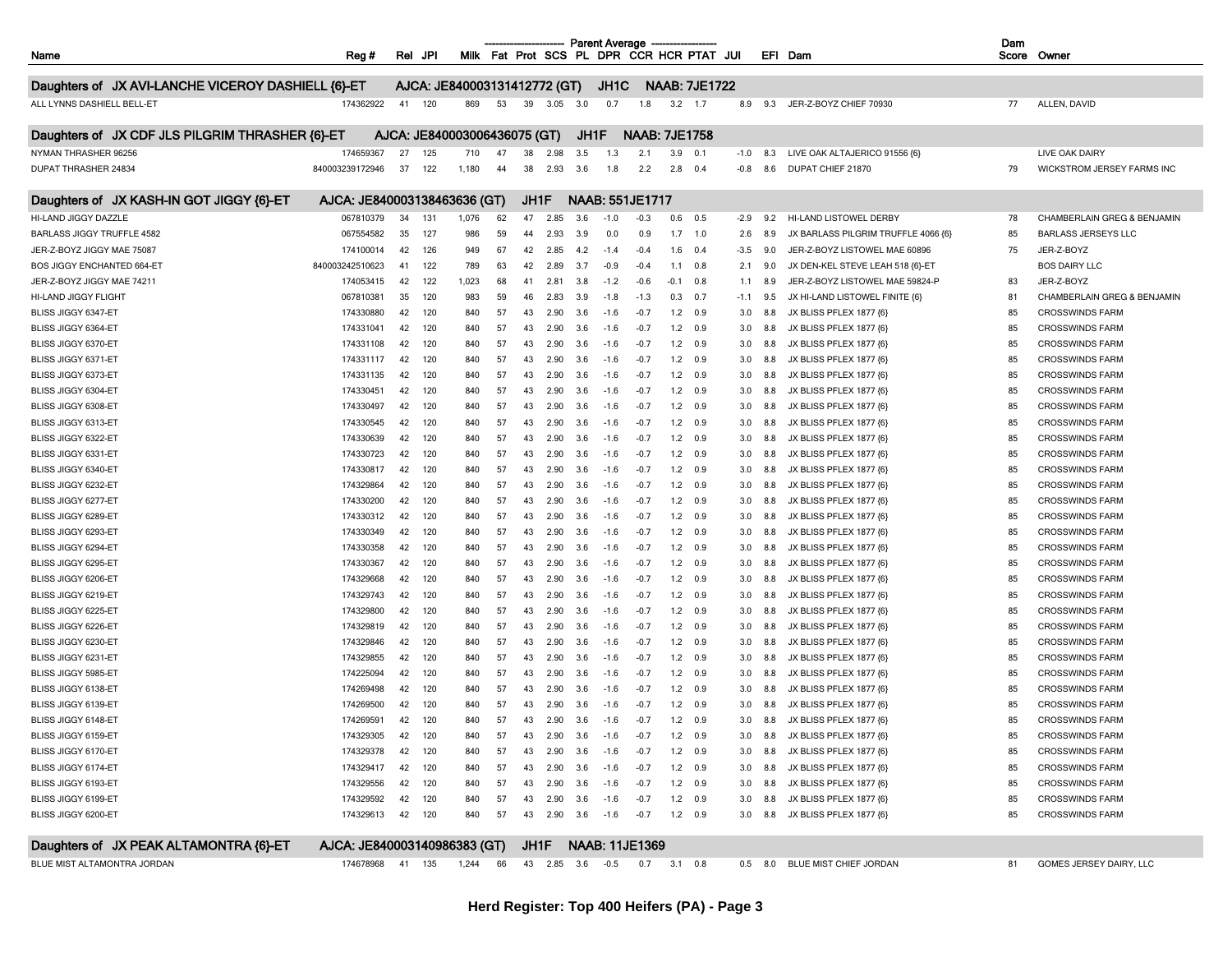**COL** 

| Fat Prot SCS PL DPR CCR HCR PTAT JUI<br>Name<br><b>Milk</b><br>JP!<br>Rel<br>Rea # |         |
|------------------------------------------------------------------------------------|---------|
|                                                                                    | EFI Dam |

Dam Score Owner

| Daughters of JX RIVER VALLEY CHIEF {6}-ET | AJCA: JEUSA000075341195 (GT) |    |     |       |    |    | JH1F  |              |        | NAAB: 777JE10034 |                |        |      |     |                                      |     |                              |
|-------------------------------------------|------------------------------|----|-----|-------|----|----|-------|--------------|--------|------------------|----------------|--------|------|-----|--------------------------------------|-----|------------------------------|
| SUNBOW CHIEF JULIA 33551-ET               | 840003212620627              | 42 | 164 | 1,775 | 86 | 51 | 3.00  | 4.4          | $-0.5$ | 0.4              | 1.6            | 1.4    | 5.7  | 9.1 | SUNBOW SKYLER JULIA 29314            | 82  | STEER, ALEX                  |
| SUNBOW CHIEF JULIA 33568-ET               | 840003212620644              | 42 | 164 | 1,775 | 86 | 51 | 3.00  | 4.4          | $-0.5$ | 0.4              | 1.6            | 1.4    | 5.7  | 9.1 | SUNBOW SKYLER JULIA 29314            | 82  | STEER, ALEX                  |
| SUNBOW CHIEF JULIA 33590-ET               | 840003212620666              | 42 | 164 | 1,775 | 86 | 51 | 3.00  | 4.4          | $-0.5$ | 0.4              | 1.6            | 1.4    | 5.7  | 9.1 | SUNBOW SKYLER JULIA 29314            | 82  | STEER, ALEX                  |
| SUNBOW CHIEF JULIA 33605-ET               | 840003212620681              | 42 | 164 | 1.775 | 86 | 51 | 3.00  | 4.4          | $-0.5$ | 0.4              | 1.6            | 1.4    | 5.7  | 91  | SUNBOW SKYLER JULIA 29314            | 82  | STEER, ALEX                  |
| DUPAT CHIEF 24887                         | 840003239172999              | 36 | 157 | 1,752 | 69 | 50 | 2.90  | 4.6          | $-0.9$ | 0.2              | 0.5            | 1.2    | 5.6  | 9.2 | <b>DUPAT LISTOWEL 17886</b>          | 79  | WICKSTROM JERSEY FARMS INC   |
| JER-Z-BOYZ CHIEF CELEBRA 74450            | 174072397                    | 43 | 155 | 1,722 | 62 | 52 | 2.87  | 4.5          | $-1.2$ | $-0.6$           | 0.6            | 1.4    | 9.3  | 9.1 | JER-Z-BOYZ LISTOWEL 61045-P          | 83  | JER-Z-BOYZ                   |
| ROC-BOT CHIEF 12704                       | 840003219012036              | 36 | 154 | 1,602 | 69 | 53 | 2.97  | 4.2          | $-1.3$ | $-0.4$           | 1.2            | 0.4    | 3.2  | 9.3 | JX ROC-BOT LISTOWEL 10542 {6}        | 65  | ROCK BOTTOM DAIRY            |
| RED TOP CHIEF 60336                       | 840003244444820              | 42 | 149 | 1,341 | 61 | 50 | 2.97  | 3.7          | 0.3    | 0.8              | 2.0            | 1.8    | 13.8 | 9.4 | RED TOP PINE 52616 {6}               |     | RED TOP JERSEYS              |
| AHLEM CHIEF HOLLY 80548                   | 840003221095535              | 42 | 148 | 2,077 | 73 | 56 | 2.97  | 3.6          | $-1.3$ | $-0.5$           | 0.5            | 1.3    | 5.9  | 9.4 | AHLEM KESTREL HOLLY 7682             |     | AHLEM FARMS PARTNERSHIP      |
| AHLEM CHIEF JESSIE 83504                  | 840003247127954              | 42 | 147 | 1,264 | 55 | 40 | 2.92  | 49           | $-0.4$ | 0.7              | 2.5            | 16     | 10.6 | 9.1 | AHLEM KIAWA JESSIE 18284             |     | AHLEM FARMS JERSEYS          |
| RINGBYRE CHIEF LISTOWEL CLAIRE-P          | 067672420                    | 33 | 146 | 1.434 | 61 | 45 | 2.86  | 4.2          | $-0.9$ | 0.1              | 1.2            | 1.4    | 6.4  | 9.1 | RINGBYRE LISTOWEL DAZZLER CLAIRE-P   | 82  | RINGBYRE JERSEYS LLC         |
| RED TOP CHIEF 60714                       | 840003247092516              | 42 | 146 | 1,513 | 69 | 55 | 3.01  | 3.2          | $-2.1$ | $-1.5$           | 1.5            | 1.7    | 9.9  | 9.4 | JX RED TOP AROUND 53424 {6}-P        |     | <b>RED TOP JERSEYS</b>       |
| DUPAT CHIEF 24871                         | 840003239172983              | 36 | 144 | 1,576 | 56 | 45 | 2.85  | 4.           | $-1.1$ | $-0.5$           | 1.0            | 1.4    | 7.5  | 9.1 | JX DUPAT LISTOWEL 17881 {6}          | 83  | WICKSTROM JERSEY FARMS INC   |
| DUPAT CHIEF 24943                         | 840003239173055              | 35 | 144 | 1,208 | 56 | 43 | 3.01  | 4.0          | 0.2    | 0.9              | 1.7            | 1.7    | 9.5  | 9.0 | DUPAT KALAHARI 19707                 | 82  | WICKSTROM JERSEY FARMS INC   |
| BLUE MIST CHIEF MACKIE                    | 174679679                    | 43 | 144 | 1,108 | 71 | 42 | 2.91  | 4.3          | $-0.5$ | 0.0              | 1.6            | $-1.1$ | 6.7  | 7.9 | <b>BLUE MIST TAD MACKIE</b>          | 77  | GOMES JERSEY DAIRY, LLC      |
| AVI-LANCHE CHIEF FERN 33518               | 840003212620594              | 41 | 143 | 1,516 | 82 | 52 | 3.08  | 28           | $-16$  | $-0.9$           | 1.5            | 17     | 9.3  | 92  | AVI-LANCHE SKYLER FERN 29353         |     | AVILA RICHARD & JENNIFER M   |
| ROC-BOT CHIEF 12739                       | 840003219012071              | 34 | 143 | 1.380 | 66 | 46 | 2.93  | 4.2          | $-1.7$ | $-1.0$           | 0.9            | 1.6    | 8.0  | 9.3 | ROC-BOT LISTOWEL 10604               |     | <b>ROCK BOTTOM DAIRY</b>     |
| DUTCH HOLLOW CHIEF ALVA                   | 840003235592614              | 42 | 143 | 1,625 | 81 | 50 | 3.00  | 3.5          | $-2.2$ | $-1.2$           | 0.7            | 1.6    | 6.8  | 8.7 | DUTCH HOLLOW STEVE AVA               |     | CHITTENDEN, PAUL C           |
| GOLDEN MEADOWS CHIEF 193                  | 174319737                    | 35 | 142 | 1,195 | 62 | 42 | 2.97  | 4.1          | 0.0    | 0.3              | 1.1            | 1.5    | 7.1  | 9.1 | GOLDEN MEADOWS BANCROFT 4262         | 77  | DIAS ROBERT T. & FANELLI ROB |
| AHLEM CHIEF NAOMI 83154                   | 840003247410264              | 42 | 141 | 1,198 | 51 | 45 | 2.97  | 4.7          | 0.0    | 1.2              | 2.4            | 1.5    | 7.3  | 9.3 | AHLEM VICEROY NAOMI 16318            | 80  | AHLEM FARMS JERSEYS          |
| GOFF CHIEF 46257                          | 067946257                    | 43 | 140 | 1,394 | 67 | 45 | 2.96  | 3.8          | -0.9   | $-0.1$           | 2.4            | 2.1    | 11.9 | 9.4 | GOFF JIVE 32263-ET                   | 90  | GOFF, BUSTER                 |
| GOLDEN MEADOWS CHIEF 322                  | 174456188                    | 35 | 140 | 1,359 | 66 | 45 | -2.88 | 4.7          | $-1.0$ | $-0.1$           | 0.6            | 1.4    | 5.3  | 9.6 | JX GOLDEN MEADOWS GOT MAID 4334 {6}  |     | DIAS ROBERT T. & FANELLI ROB |
| ROC-BOT CHIEF 12234                       | 840003129342520              | 35 | 139 | 1,346 | 80 | 51 | 3.02  | 2.7          | $-1.9$ | $-1.5$           | 0.7            | 1.5    | 5.6  | 9.0 | ROC-BOT BOURBON 10394                | 79  | ROCK BOTTOM DAIRY            |
| RED TOP CHIEF 60727                       | 840003247092529              | 42 | 139 | 1,599 | 75 | 50 | 3.02  | 3.2          | $-1.6$ | $-0.8$           | 1.6            | 1.7    | 9.1  | 9.6 | RED TOP ALTAMONTRA 53667 {6}         |     | <b>RED TOP JERSEYS</b>       |
| RED TOP CHIEF 60526                       | 840003247092328              | 42 | 138 | 1,590 | 76 | 52 | 3.04  | 3.3          | $-1.6$ | $-1.0$           | 1.3            | 1.5    | 4.6  | 9.2 | JX RED TOP JIGGY 53465 {6]           |     | <b>RED TOP JERSEYS</b>       |
| SHJ LIST CHIEF MALLORY                    | 067393006                    | 42 | 138 | 1,715 | 72 | 51 | 2.95  | 3.5          | $-2.1$ | $-1.4$           | 0.8            | 1.6    | 7.2  | 9.3 | SHJ LISTOWEL MADDIE-ET               |     | SOUTHERN HERITAGE JERSEYS    |
| GOFF CHIEF 46159-ET                       | 067946159                    | 43 | 138 | 1,457 | 64 | 46 | 2.94  | 43           | $-1.5$ | $-0.5$           | 2.5            | 2.0    | 10.7 | 9.4 | GOFF JIVE 32262-ET                   | 90  | GOFF, BUSTER                 |
| <b>RINGBYRE CHIEF LISTO</b>               | 067672653                    | 32 | 137 | 1,258 | 62 | 40 | 2.88  | 4.1          | $-1.0$ | $-0.1$           | 0.9            | 1.4    | 8.2  | 8.9 | RINGBYRE LISTOWL DAZLER DIXIE II-P   | 80  | <b>RINGBYRE JERSEYS LLC</b>  |
| AHLEM CHIEF VOGUE 62936                   | 840003240231134              | 42 | 137 | 1.931 | 57 | 46 | 2.98  | 4.3          | $-0.5$ | $-0.2$           | 0.7            | 1.6    | 8.3  | 8.9 | AHLEM CHALK VOGUE 57624              |     | AHLEM FARMS PARTNERSHIP      |
| AHLEM CHIEF RILEY 18101                   | 840003210390262              | 43 | 137 | 1.354 | 60 | 45 | 2.92  | 3.6          | $-0.3$ | 0.5              | 2.6            | 1.4    | 6.5  | 95  | AHLEM COMANCHE RILEY 14816           | 76  | AHLEM FARMS JERSEYS          |
| DUPAT CHIEF 24860                         | 840003239172972              | 43 | 137 | 1,450 | 55 | 46 | 2.93  | 3.6          | 0.     | 0.9              | 1.1            | 1.7    | 10.4 | 9.2 | DUPAT VICEROY 18031-E                | 83  | WICKSTROM JERSEY FARMS INC   |
| JENKS CHIEF 6380                          | 174434566                    | 37 | 137 | 1,485 | 61 | 43 | 3.01  | 3.4          | $-0.4$ | $-0.1$           | 0.5            | 1.9    | 12.6 | 9.0 | JENKS REPORTER 4064J                 | 80  | JENKS, WILLIAM H (JIM)       |
| ROC-BOT CHIEF 12473                       | 840003219011805              | 34 | 137 | 1,340 | 61 | 40 | 2.93  | 3.4          | $-0.2$ | 0.5              | 1.1            | 1.7    | 9.0  | 9.4 | ROC-BOT CRAZE 10439                  | 84  | ROCK BOTTOM DAIRY            |
| GOLDEN MEADOWS CHIEF 329                  | 174456254                    | 37 | 136 | 1,608 | 70 | 48 | 2.91  | 40           | $-1.3$ | $-0.7$           | 0.5            | 1.4    | 6.0  | 9.5 | JX GOLDEN MEADOWS GOT MAID 4352 {6}  |     | DIAS ROBERT T. & FANELLI ROB |
| <b>BLUE MIST CHIEF PAULA</b>              | 174679688                    | 42 | 135 | 1.510 | 80 | 48 | 3.04  | 2.2          | $-1.7$ | $-1.2$           | 0.8            | 1.5    | 7.6  | 8.0 | <b>BLUE MIST DANCER PAULA</b>        | 78  | GOMES JERSEY DAIRY, LLC      |
| AVI-LANCHE CHIEF TARA 31835               | 840003212618911              | 35 | 135 | 1,504 | 57 | 43 | 2.94  | $\mathbf{A}$ | 0.3    | 1.1              | 1.7            | 1.1    | 1.7  | 8.9 | AVI-LANCHE SULLY TARA 27422 {6}      | 72  | AVILA RICHARD & JENNIFER M   |
| AJ CHIEF 4949                             | 067534949                    | 43 | 135 | 1,537 | 55 | 42 | 3.01  | 4.           | 0.3    | 1.1              | 1.6            | 1.4    | 4.5  | 9.0 | AJ PILGRIM 3027                      | 87  | ALBRIGHT JERSEYS LLC         |
| HICKORY CHIEF 16229                       | 840003221282033              | 42 | 135 | 1,269 | 54 | 34 | 2.89  | 4.7          | 0.3    | 1.0              | 1.7            | 1.4    | 8.6  | 9.0 | FOOTHILL DYNASTY 28306               | 82  | HICKORY HILL FARMS INC       |
| DUPAT CHIEF 23082                         | 840003217050714              | 35 | 135 | 1,549 | 58 | 43 | 3.00  | 3.8          | 0.4    | 1.2              | 1.7            | $-1.0$ | 1.9  | 8.8 | DUPAT PILGRIM 19890                  | 83  | WICKSTROM JERSEY FARMS INC   |
| JENKS CHIEF 6241                          | 174433369                    | 38 | 134 | 1,431 | 57 | 42 | 2.89  | 38           | $-0.4$ | $-0.1$           | 0 <sup>8</sup> | 1.8    | 8.1  | 95  | JENKS VINNY J3222                    | 87  | JENKS, WILLIAM H (JIM)       |
| DUPAT CHIEF 24895                         | 840003239173007              | 43 | 134 | 1.886 | 52 | 51 | 3.01  | 3.2          | 0.2    | 1.2              | 1.5            | 1.6    | 8.0  | 9.2 | DUPAT VICEROY 18055-ET               | 85  | WICKSTROM JERSEY FARMS INC   |
| DUPAT CHIEF 23387                         | 840003217051019              | 42 | 134 | 1,322 | 68 | 44 | 3.09  | 4.2          | $-0.9$ | $-0.3$           | 1.9            | 1.4    | 5.2  | 8.9 | DUPAT TUX 19973                      | 81  | WICKSTROM JERSEY FARMS INC   |
| AHLEM CHIEF PAULA 58702                   | 840003217181984              | 43 | 134 | 1,282 | 49 | 39 | 2.93  | 4.7          | $-0.1$ | 0.3              | 0.9            | 1.7    | 12.7 | 9.1 | JX AHLEM SWORD PAULA 47763 {6}-ET    | 88  | AHLEM FARMS PARTNERSHIP      |
| AHLEM CHIEF SWAN 81286                    | 840003232315409              | 42 | 134 | 1,380 | 60 | 36 | 2.83  | 4.3          | $-1.2$ | $-0.3$           | 2.4            | 2.1    | 11.8 | 9.2 | AHLEM RESPECT SWAN 16783             | 83  | AHLEM FARMS PARTNERSHIP      |
| GOLDEN MEADOWS CHIEF 276                  | 174455721                    | 37 | 133 | 1,718 | 53 | 52 | 2.91  | 4.6          | $-1.6$ | $-0.8$           | 0.5            | 1.5    | 6.1  | 9.7 | JX GOLDEN MEADOWS GOT MAID 4316 {6}  | 81  | DIAS, PAUL                   |
| <b>GRANDVU CHIEF ESSENCE 427</b>          | 174583608                    | 35 | 133 | 1,389 | 59 | 52 | -3.01 | 3.3          | $-1.0$ | $-0.1$           | 1.6            | 1.5    | 7.8  | 8.8 | <b>GRANDVU RECENCY ELF 359</b>       | 85  | <b>BELL, HAROLD L</b>        |
| <b>GRANDVU CHIEF ELLIE 422</b>            | 174403779                    | 34 | 133 | 1,566 | 67 | 55 | 3.17  | 3.0          | $-14$  | $-0.5$           | 16             | 14     | 6.1  | 8.9 | GRANDVU COMPLETELY EEYORE 390        |     | <b>BELL, HAROLD L</b>        |
| D&E CHIEF EDA 33659                       | 840003212620735              | 42 | 133 | 1,572 | 71 | 52 | 2.93  | 3.3          | $-1.9$ | $-1.6$           | 0.8            | 1.4    | 4.4  | 9.4 | JX D&E JIGGY EDA 29593 {6}           | 80  | D & E JERSEYS                |
| WATKIN BAY CHIEF SADIE                    | 174675040                    | 41 | 133 | 1,604 | 69 | 49 | 2.94  | 4.2          | $-2.2$ | $-1.3$           | $-0.1$         | 1.7    | 8.5  | 8.9 | JX WATKIN BAY GOT MAID SOPHIA {6}-ET |     | WATKIN DOUGLAS & ALLEN JOE   |
| AVI-LANCHE CHIEF TALASI 32621             | 840003212619697              | 36 | 133 | 1,239 | 60 | 44 | 2.93  | 3.3          | $-0.7$ | $-0.3$           | 2.0            | 1.3    | 6.7  | 8.6 | AVI-LANCHE BRICADE TALASI 25328      | -80 | AVILA RICHARD & JENNIFER M   |
|                                           |                              |    |     |       |    |    |       |              |        |                  |                |        |      |     |                                      |     |                              |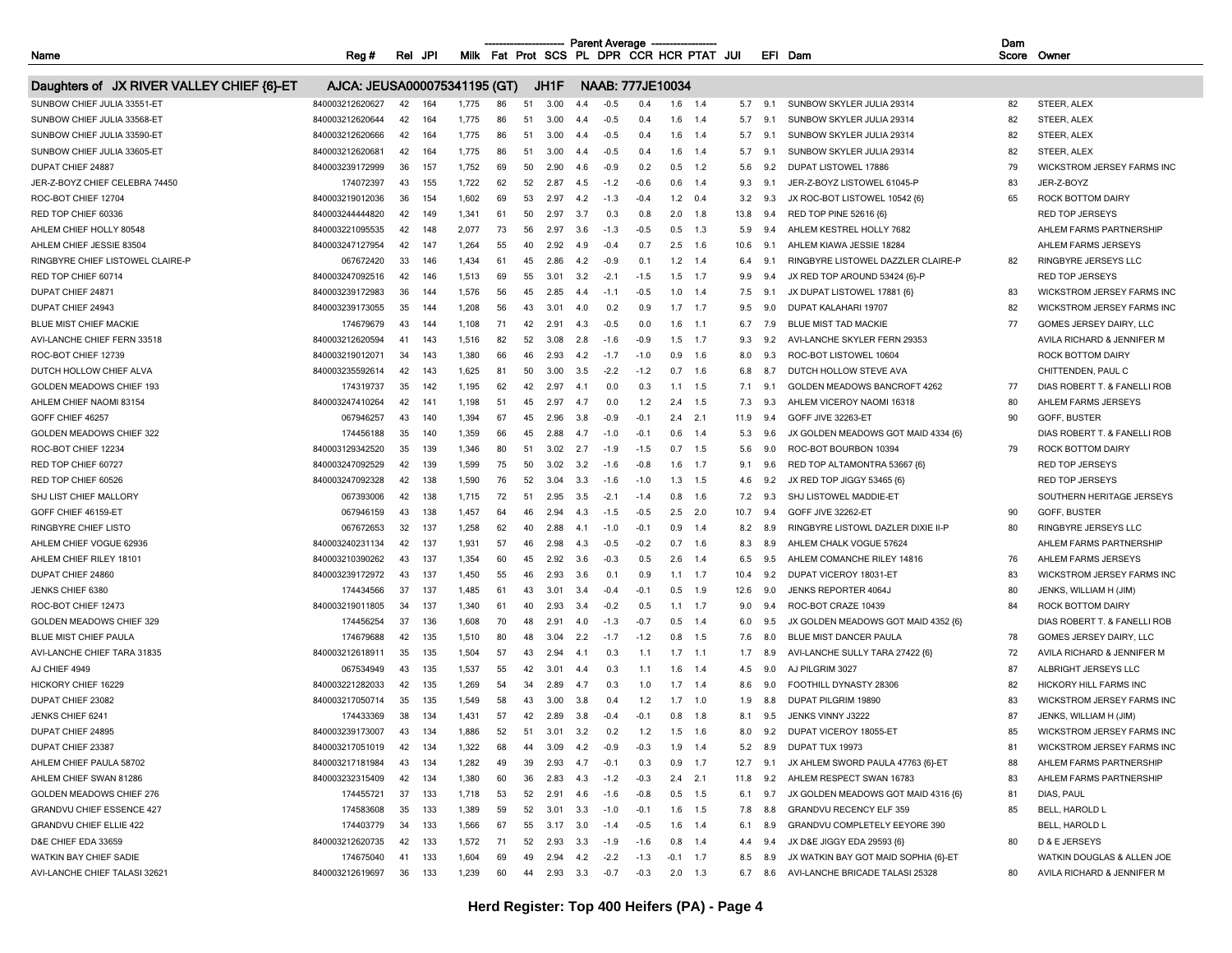|                                                 |                 |     |      |             |     |     |              |      | <b>Parent Average</b> |                     |        |           |      |                |                                         | Dam   |                                   |
|-------------------------------------------------|-----------------|-----|------|-------------|-----|-----|--------------|------|-----------------------|---------------------|--------|-----------|------|----------------|-----------------------------------------|-------|-----------------------------------|
| Name                                            | Reg#            | Rel | JPI  | <b>Milk</b> |     |     | Fat Prot SCS |      | PL DPR                | <b>CCR HCR PTAT</b> |        |           | JUI  | EFI            | Dam                                     | Score | Owner                             |
| BOYD DUPAT CHIEF 24625                          | 840003239172737 | 42  | 131  | 1,403       | 66  | 44  | 3.01         | 3.5  | $-0.6$                | 0.4                 | 2.2    | 1.9       | 11.4 | 9.3            | BOYD DUPAT DASHIELL 21618-ET            | 83    | WICKSTROM JERSEY FARMS INC        |
| AHLEM CHIEF BLESSING 56841-ET                   | 840003208830086 | 43  | 131  | 1,426       | 53  | 37  | 2.88         | 4.0  | $-0.4$                | 0.3                 | 1.0    | 1.7       | 12.0 | 9.5            | AHLEM VAST BLESSING 50228-P             | 82    | AHLEM FARMS PARTNERSHIP           |
| DUPAT CHIEF 22353                               | 840003209722891 | 42  | -131 | 1,291       | 65  | 38  | 2.97         | 3.4  | $-0.6$                | 0.0                 | 1.3    | 1.8       | 10.1 | 9.3            | DUPAT STEVE 17273                       | 78    | WICKSTROM JERSEY FARMS INC        |
| GOFF CHIEF 46533                                | 067946533       | 36  | 130  | 1,641       | 56  | 46  | 3.00         | 3.8  | $-1.2$                | $-0.6$              | 1.7    | 1.9       | 12.4 | 9.3            | GOFF WHISTLER 39242                     |       | GOFF, BUSTER                      |
| AHLEM CHIEF CORA 58752                          | 840003217182034 | 43  | 130  | 1,441       | 74  | 45  | 3.03         | 3.4  | $-1.8$                | $-0.8$              | 2.0    | 1.5       | 6.6  | 9.3            | AHLEM COMANCHE CORA 51516               | 71    | AHLEM FARMS PARTNERSHIP           |
| LOVES CHIEF OLLIE                               | 840003205707042 | 42  | 130  | 968         | 57  | 41  | 2.94         | 3.0  | $-0.1$                | 0.5                 | 1.5    | 1.2       | 7.5  | 9.1            | LEGENDAIRY DIMENSION OLIVE              | 83    | LOVE TRAVIS & LEATHERMAN MEL      |
| JENKS CHIEF 6166                                | 174432658       | 36  | 130  | 1,294       | 53  | 36  | 2.91         | 3.9  | 0.2                   | 0.2                 | 0.5    | 1.8       | 10.4 | 9.4            | JENKS VINNY J3448                       | 85    | JENKS, WILLIAM H (JIM)            |
| RED TOP CHIEF 60957                             | 840003247092759 | 32  | 130  | 1,511       | 64  | 43  | 2.97         | 3.6  | $-1.1$                | $-0.2$              | 1.7    | 1.5       | 9.0  | 8.2            | RED TOP ALTAMONTRA 53916                |       | RED TOP JERSEYS                   |
| DUPAT CHIEF 7794                                | 840003239584210 | 42  | 130  | 1,575       | 53  | 49  | 2.99         | -3.1 | $-0.5$                | 0.1                 | 2.5    | 1.4       | 10.3 | 9.4            | DUPAT PINE 21797                        | -81   | PINNACLE DAIRY, LP                |
| AVI-LANCHE CHIEF BELLA 32420                    | 840003212619496 | 34  | 130  | 1,294       | 59  | 44  | 2.91         | 3.1  | $-0.4$                | 0.4                 | 1.0    | 1.0       | 3.3  | 8.9            | AVI-LANCHE SAGA BELLA 25577             | 70    | AVILA RICHARD & JENNIFER M        |
| AVI-LANCHE CHIEF BRIANNA 32405                  | 840003212619481 | 36  | 129  | 1,765       | 65  | 51  | 2.98         | 3.5  | $-1.4$                | $-0.7$              | 0.3    | 1.2       | 3.2  | 9.2            | JX AVI-LANCHE GOTMAID BRIANNA 25612 {6} | 75    | AVILA RICHARD & JENNIFER M        |
| POULIN CHIEF AMB SUAVE 1304                     | 076101304       | 41  | 129  | 1,615       | 77  | 46  | 3.02         | 2.5  | $-1.7$                | $-1.6$              | 0.0    | 1.6       | 7.5  | 8.7            | POULIN AMB DANCER SAVY 942              |       | <b>POULIN FARMS</b>               |
| AVI-LANCHE CHIEF DOLLY 33552                    | 840003212620628 | 36  | 129  | 1,564       | 56  | 42  | 2.91         | 4.0  | $-1.3$                | $-0.5$              | 0.7    | $-1.1$    | 7.2  | 9.5            | JX AVI-LANCHE GOT MAID DOLLY 27052 (6)  | 72    | AVILA RICHARD & JENNIFER M        |
| LONG DISTANCE CHIEF OLA 460                     | 174382850       | 35  | 129  | 1,207       | 69  | 41  | 2.96         | 3.1  | $-1.6$                | $-0.5$              | 1.7    | 1.5       | 7.0  | 10.0           | LONG DISTANCE VOLCANO 0                 | 84    | <b>WILTERDINK, DON</b>            |
| <b>BARHAM CHIEF VIOLET 1056</b>                 | 076011056       | 36  | 129  | 1,132       | 62  | 36  | 2.98         | 3.8  | $-0.7$                | $-0.3$              | 1.0    | 1.8       | 8.8  | 9.2            | <b>BARHAMS OLIVER VIOLET</b>            | 86    | <b>BARHAM JERSEY FARM</b>         |
| GOFF CHIEF 47820                                | 067947820       | 42  | 129  | 1,101       | 52  | 33  | 3.01         | 4.3  | 0.7                   | 1.5                 | 1.6    | 1.7       | 8.9  | 9.4            | GOFF KNOCK 39940                        | 82    | GOFF, BUSTER                      |
| AHLEM CHIEF PRINCESS 80562                      | 840003221095549 | 42  | 129  | 1,675       | 56  | 41  | 2.99         | 3.7  | $-0.9$                | $-0.1$              | 2.1    | 1.2       | 4.9  | 9.4            | AHLEM SCORPION PRINCESS 16447           | 78    | AHLEM FARMS PARTNERSHIP           |
| <b>MFW CHEIF ARAKOA</b>                         | 840003227973041 | 35  | 129  | 1,321       | 54  | 40  | 2.90         | 4.2  | $-0.6$                | 0.1                 | 1.5    | 1.2       | 3.9  | 9.6            | MFW LISTOWELL AKAROA-P                  | 67    | MASON, ANDREW P                   |
| JER-Z-BOYZ CHIEF HEN 71860                      | 173917567       | 36  | 129  | 1,512       | 53  | 39  | 2.90         | 3.9  | $-0.4$                | 0.1                 | 0.6    | 1.4       | 10.5 | 8.9            | JER-Z-BOYZ TANNER HEN 57470-P           | 79    | JER-Z-BOYZ                        |
| DUPAT CHIEF 7639                                | 840003239584095 | 42  | 129  | 981         | 57  | 34  | 2.90         | 3.6  | 0.1                   | 0.4                 | 2.1    | 1.5       | 10.2 | 9.3            | DUPAT JIMINY 21488                      | 81    | PINNACLE DAIRY, LP                |
| DUPAT CHIEF 22069                               | 840003209722607 | 43  | 128  | 1,748       | 64  | 49  | 2.97         | 3.1  | $-0.5$                | 0.4                 | 0.4    | 1.8       | 11.2 | 9.2            | DUPAT VICEROY 18745                     | 79    | <b>WICKSTROM JERSEY FARMS INC</b> |
|                                                 |                 | 42  | 128  | 1,665       | 57  | -47 | 2.93         | 3.4  | $-1.1$                | $-0.3$              | 1.9    | 1.6       |      | 9.7            | JX TWIN STAR VICEROY 4248 {6}           | 82    | <b>TWIN STAR DAIRY</b>            |
| TWIN STAR CHIEF 6819<br>FOREST GLEN CHIEF BECKA | 067506819       |     |      |             | 56  |     |              |      |                       |                     |        |           | 9.5  |                |                                         |       |                                   |
|                                                 | 067872529       | 42  | 128  | 1,313       |     | 33  | 2.89         | 4.5  | 0.1                   | 0.3                 | 0.1    | 1.6       | 7.3  | 9.0            | FOREST GLEN VIABULL BECKA-P             | -74   | <b>FOREST GLEN JERSEYS</b>        |
| SHJ MAC CHIEF CORRIE                            | 067393009       | 44  | 128  | 1,636       | 74  | 55  | 3.03         | 1.8  | $-2.3$                | $-2.2$              | $-0.9$ | 1.8       | 9.2  | 9.0            | DUTCH HOLLOW MACKENZIE COLINA-ET        | 85    | SOUTHERN HERITAGE JERSEYS         |
| <b>BLUE MIST CHIEF ILANA</b>                    | 174679727       | 43  | 128  | 1,478       | 55  | 47  | 3.02         | 4.7  | $-1.2$                | $-0.7$              | 1.7    | 1.0       | 2.1  | 8.6            | BLUE MIST NXLEVEL ILANA                 | 76    | GOMES JERSEY DAIRY, LLC           |
| MOO GIDGET CHIEF 2011                           | 075822011       | 35  | 128  | 1,470       | 65  | 47  | 3.06         | 2.9  | $-1.0$                | $-0.3$              | 1.7    | 1.6       | 8.9  | 8.8            | JX MOO PFLEX GIDGET 1755 {6}            | 80    | MOORE, BRIAN J                    |
| BILTMORE CHIEF LEONA 529                        | 067595291       | 34  | 128  | 1,492       | 48  | 39  | 2.94         | 3.5  | 0.1                   | 0.9                 | 0.9    | 1.8       | 9.3  | 9.4            | BILTMORE CHROME LEONA 4922              | 77    | <b>BILTMORE FARMS</b>             |
| RED TOP CHIEF 59926                             | 840003243379849 | 35  | 127  | 1,520       | 64  | 46  | 3.00         | 3.2  | $-0.9$                | $-0.9$              | 1.0    | 1.6       | 9.6  | 9.3            | RED TOP REGAL 47995                     | 81    | <b>RED TOP JERSEYS</b>            |
| AHLEM CHIEF BRYTSIDE 19267                      | 840003216448052 | 42  | 127  | 1,391       | 56  | 44  | 3.02         | 3.6  | $-0.5$                | 0.1                 | 1.3    | 1.7       | 10.3 | 9.4            | AHLEM VICEROY BRYTSIDE 15506            |       | AHLEM FARMS JERSEYS               |
| LOST HILL CHIEF TABATHA                         | 174633741       | 34  | 127  | 1,330       | 52  | 38  | 2.93         | 4.0  | $-0.8$                | $-0.1$              | 1.1    | 1.7       | 10.3 | 8.8            | LOST HILL CHROME TATIANA                | 79    | CLEVELAND, BRYAN WILLIAM          |
| DUPAT CHIEF 23398                               | 840003217051030 | 42  | 127  | 1,216       | 50  | 31  | 2.91         | 5.2  | $-0.1$                | 0.8                 | 1.5    | 1.5       | 9.8  | 9.1            | DUPAT DISCO 20080                       |       | WICKSTROM JERSEY FARMS INC        |
| GOLDEN MEADOWS CHIEF 339                        | 174621443       | 31  | 127  | 1,676       | 63  | 52  | 3.15         | 2.8  | $-1.4$                | $-0.5$              | 1.4    | 1.4       | 6.5  | 9.3            | GOLDEN MEADOWS COMPLETELY 4678          |       | DIAS ROBERT T. & FANELLI ROB      |
| RED TOP CHIEF 60695                             | 840003247092497 | 31  | 127  | 1,440       | 64  | 44  | 2.94         | 3.4  | $-1.3$                | $-0.9$              | 0.7    | 1.8       | 7.7  | 9.1            | RED TOP JIGGY 53330 {6}                 |       | <b>RED TOP JERSEYS</b>            |
| JENKS CHIEF 6153                                | 174432537       | 39  | 127  | 1,475       | 58  | -41 | 2.97         | 4.0  | $-0.5$                | $-0.2$              | 0.4    | 1.4       | 7.3  | 8.5            | JENKS TOPEKA J3163-ET                   | 83    | JENKS, WILLIAM H (JIM)            |
| <b>JENKS CHIEF 6223</b>                         | 174433202       | 36  | 127  | 1,372       | 56  | 40  | 2.95         | 3.5  | $-0.4$                | 0.2                 | 0.8    | 2.1       | 13.3 | 9.5            | JX JENKS LEMONHEAD 4322J {6}            | 86    | JENKS, WILLIAM H (JIM)            |
| RED TOP CHIEF 60529                             | 840003247092331 | 32  | 126  | 1,235       | 62  | 42  | 2.98         | 3.2  | $-0.5$                | 0.4                 | 2.4    | 1.6       | 8.1  | 9.4            | JX RED TOP DASHIELL 53313 {6}           |       | <b>RED TOP JERSEYS</b>            |
| RED TOP CHIEF 60891                             | 840003247092693 | 41  | 126  | 1,222       | 56  | 38  | 2.99         | -3.7 | $-0.5$                | $-0.3$              | 0.9    | 1.8       | 11.8 | 8.2            | RED TOP HIDALGO 53443 {6}               |       | <b>RED TOP JERSEYS</b>            |
| OHIO CHIEF KNOCKOUT 79                          | 840003236460464 | 42  | 126  | 1,276       | 50  | 37  | 2.92         | 4.0  | $-0.1$                | 0.3                 | 1.2    | 1.6       | 10.0 | 9.4            | OHIO KNOCK CHROME 905                   |       | OHIO STATE UNIVERSITY             |
| AHLEM CHIEF INTRIGUE 83114                      | 840003247410224 | 43  | 126  | 1,207       | 50  | 37  | 2.82         | 3.1  | $-0.6$                | 0.7                 | 2.6    | 1.5       | 10.3 | 8.4            | AHLEM VICTOR INTRIGUE 12987             | 79    | AHLEM FARMS JERSEYS               |
| AVI-LANCHE CHIEF SUSANNE 32108                  | 840003212619184 | 36  | 126  | 1,229       | 55  | 36  | 2.90         | 3.4  | 0.5                   | 1.3                 | 1.8    | 1.5       | 5.4  | 9.1            | JX AVI-LANCHE CHEKELO SUSANNE 16161 {6} | 85    | AVILA RICHARD & JENNIFER M        |
| FOOTHILL CHIEF 33154                            | 840003214097860 | 36  | 126  | 935         | 42  | 29  | 2.90         | 4.2  | 0.1                   | 0.5                 | 2.4    | 1.5       | 12.9 | 8.9            | FOOTHILL RUFUS 26257                    | 79    | AHLEM FOOTHILL FARMS              |
| JENKS CHIEF 6374                                | 174434502       | 36  | 126  | 1,563       | 61  | 42  | 2.99         | 2.9  | $-0.8$                | $-0.4$              | 0.3    | 1.7       | 11.6 | 9.0            | JENKS OLIVER J4592                      | 92    | JENKS, WILLIAM H (JIM)            |
| JENKS CHIEF 5848                                | 174159027       | 36  | 126  | 1,563       | 61  | 42  | 2.99         | 2.9  | $-0.8$                | $-0.4$              | 0.3    | 1.7       | 11.6 | 9.0            | JENKS OLIVER J4592                      | 92    | JENKS, WILLIAM H (JIM)            |
| GOLDEN MEADOWS CHIEF 179                        | 174319595       | 36  | 126  | 1,470       | 50  | 41  | 2.87         | 3.8  | $-1.0$                | 0.0                 |        | $1.7$ 1.4 | 6.9  | 9.8            | GOLDEN MEADOWS VOLCANO 3930             | 81    | DIAS, PAUL                        |
| JER BEL CHIEF CILANTRO                          | 174622716       | 35  | 126  | 1,331       | 56  | 36  | 2.97         | 3.7  | $-0.1$                | 0.7                 | 1.3    | 1.8       | 10.3 | 9.3            | JER BEL CRAZE CHIVE                     | 81    | KING HOWARD & FAMILY              |
| HILMAR CHIEF 27590                              | 840003221320294 | 35  | 125  | 1,301       | 44  | 38  | 2.93         | 3.1  | $-0.4$                | 0.6                 | 2.0    | 1.5       | 7.5  | 9.6            | HILMAR CHILI 57397                      |       | AHLEM, CHARLES                    |
| HI-LAND CHIEF PIXEL                             | 067810882       | 31  | 125  | 1,622       | 74  | 47  | 3.04         | 2.0  | $-1.6$                | $-1.4$              |        | $0.3$ 1.4 | 7.1  | 8.6            | HI-LAND DANCER PIXIE                    | 77    | CHAMBERLAIN GREG & BENJAMIN       |
| DUPAT CHIEF 22995                               | 840003217050627 | 43  | 125  | 1,520       | -57 | 47  | 3.02         | 3.2  | $-0.4$                | 0.8                 |        | $2.2$ 1.4 | 4.6  | 9.6            | DUPAT VICEROY 19758                     | 80    | WICKSTROM JERSEY FARMS INC        |
| JENKS CHIEF 6115                                | 174432171       | 37  | 125  | 1,693       | 54  | 44  | 3.00         | 2.9  | $-1.0$                | $-0.9$              |        | $0.3$ 2.1 | 11.9 | 9.3            | JENKS VINNY J3764                       | 90    | JENKS, WILLIAM H (JIM)            |
| CLOVER FARMS CHIEF SAPHIRE 8069                 | 067878069       | 34  | 125  | 1,395       | 56  | 42  | 3.01         | 2.8  | $-0.6$                | 0.2                 |        | $1.3$ 1.6 | 8.8  | 9.1            | CLOVER FARMS SAPHIRE 6060               | 82    | GRAVES, WALTER C                  |
| DUPAT CHIEF 24881                               | 840003239172993 | 36  | 125  | 1,393       | 57  | 37  | 3.02         | 4.2  | $-0.3$                | 0.2                 |        | $1.4$ 1.3 | 7.8  | 9.0            | JX DUPAT TUX 19432 {6}                  | 83    | WICKSTROM JERSEY FARMS INC        |
| GOLDEN MEADOWS CHIEF 178                        | 174319586       | 38  | 125  | 1,183       | 55  | 36  | 2.99         | 4.5  | $-0.6$                | 0.2                 |        | $1.4$ 1.5 |      | $7.2\quad 9.5$ | JX GOLDEN MEADOWS STEVE 3929 {6}        | 78    | DIAS ROBERT T. & FANELLI ROB      |
|                                                 |                 |     |      |             |     |     |              |      |                       |                     |        |           |      |                |                                         |       |                                   |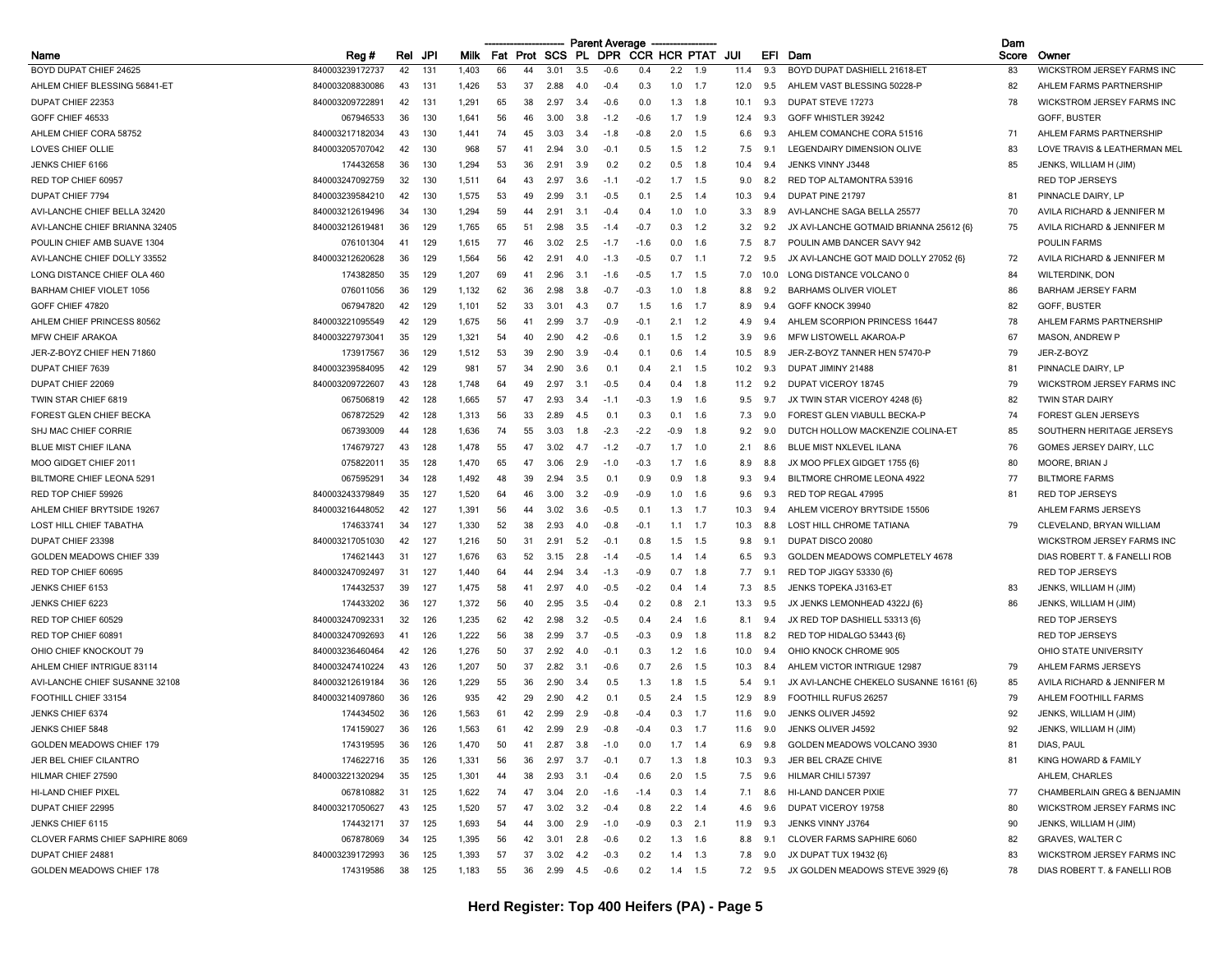|                                |                                    |     |     |       |     |     |          |            | <b>Parent Average</b> |                     |             |            |            |            |                                          | Dam   |                                                    |
|--------------------------------|------------------------------------|-----|-----|-------|-----|-----|----------|------------|-----------------------|---------------------|-------------|------------|------------|------------|------------------------------------------|-------|----------------------------------------------------|
| Name                           | Reg#                               | Rel | JPI | Milk  | Fat |     | Prot SCS | PL.        | <b>DPR</b>            | <b>CCR HCR PTAT</b> |             |            | JUI        | EFI        | Dam                                      | Score | Owner                                              |
| AHLEM CHIEF SCARLET 83229      | 840003247127679                    | 42  | 125 | 1,736 | 44  | 45  | 3.05     | 4.7        | $-1.0$                | $-0.3$              | 1.4         | 1.7        | 7.6        | 9.5        | JX AHLEM BALTAZAR SCARLET 14661 {6}      | 83    | AHLEM FARMS JERSEYS                                |
| BOYD-LEE CHIEF 7648            | 840003233428849                    | 42  | 125 | 1,430 | 55  | 42  | 3.02     | 3.6        | $-0.5$                | 0.4                 | 2.0         | 2.0        | 12.4       | 9.3        | BOYD DASHIELL PIPER 21519-ET             | 83    | PINNACLE DAIRY, LP                                 |
| FOREST GLEN CHIEF KELLIE       | 067870998                          | 37  | 125 | 980   | 52  | -34 | 2.92     | 3.6        | 0.3                   | 0.4                 | 0.6         | 1.4        | 5.4        | 8.5        | <b>FOREST GLEN PREMIER KELLIE</b>        | 85    | <b>FOREST GLEN JERSEYS</b>                         |
| BEACHY JAM CHIEF MICKY         | 174612894                          | 35  | 124 | 1,130 | 57  | 38  | 3.01     | 3.1        | 0.1                   | 1.1                 | 2.3         | 1.5        | 7.5        | 9.7        | VICEROY MISSY OF JCB                     | 86    | BEACHY, JERRY C                                    |
| JENKS CHIEF 6229               | 174433266                          | 38  | 124 | 850   | 50  | 32  | 2.87     | 4.2        | 0.2                   | 0.6                 | 0.3         | 1.3        | 8.3        | 9.0        | <b>JENKS CRITIC J2788</b>                | 83    | JENKS, WILLIAM H (JIM)                             |
| DUTCH HOLLOW CHIEF CHARELBOIS  | 840003242621722                    | 35  | 124 | 972   | 57  | -31 | 2.98     | 2.9        | 0.8                   | 1.2                 | 2.0         | 1.7        | 10.7       | 7.8        | DUTCH HOLLOW RUFUS CATTNESS              | 82    | CHITTENDEN, ANNA C                                 |
| DUTCH HOLLOW CHIEF CHERIL      | 840003242621678                    | 43  | 124 | 1,247 | 60  | 45  | 2.97     | 2.7        | $-1.6$                | $-1.6$              | 0.4         | 2.0        | 12.6       | 9.5        | DUTCH HOLLOW MACK CHERYL 6015-ET         | 94    | CHITTENDEN, PAUL C                                 |
| GOFF CHIEF 46809               | 067946809                          | 35  | 124 | 1,603 | 59  | 44  | 3.01     | 3.6        | $-0.8$                | $-0.2$              | 1.5         | 1.8        | 11.6       | 9.3        | GOFF WHISTLER 39487                      |       | GOFF, BUSTER                                       |
| AVI-LANCHE CHIEF CUTIE 32055   | 840003212619131                    | 35  | 124 | 1,154 | 56  | 42  | 3.05     | 3.9        | $-0.7$                | $-0.2$              | 1.1         | 1.8        | 8.7        | 9.0        | JX AVI-LANCHE RADICAL CUTIE 19949 {6}    | 82    | AVILA RICHARD & JENNIFER M                         |
| OAK LANE CHIEF P1125           | 075981125                          | 36  | 124 | 1,279 | 52  | 37  | 2.96     | 3.7        | $-0.2$                | 0.5                 | 2.2         | 0.5        | -1.7       | 8.6        | JX OAK LANE DAYBREAK P755 {6}            | 66    | OAK LANE JERSEYS                                   |
| AHLEM CHIEF BEAUTY 19110       | 840003216447895                    | 43  | 124 | 1,064 | 60  | 35  | 3.05     | 2.7        | $-0.1$                | 0.7                 | 2.2         | 1.6        | 9.2        | 9.5        | AHLEM CHILI BEAUTY 13341                 | 79    | AHLEM FARMS JERSEYS                                |
| COUNTRY LANE CHIEF RACHEL      | 075931141                          | 35  | 124 | 1,261 | 57  | 33  | 2.94     | 4.0        | $-0.5$                | $-0.2$              | 0.3         | 1.8        | 12.5       | 8.9        | COUNTRY LANE MACHETE ZONE                | 82    | <b>MARTIN, BRIAN L</b>                             |
| AHLEM CHIEF MISCHIEF 60780     | 840003227943000                    | 42  | 124 | 818   | 55  | 31  | 2.93     | 3.6        | 0.3                   | 0.4                 | 0.8         | 1.7        | 13.2       | 9.2        | JX AHLEM LARS MISCHIEF 53231 {6}         | 83    | AHLEM FARMS PARTNERSHIP                            |
| RED TOP CHIEF 60574            | 840003247092376                    | 32  | 123 | 1,311 | 61  | 44  | 3.04     | 3.3        | $-1.5$                | $-1.2$              | 1.4         | 1.8        | 7.6        | 9.4        | JX RED TOP AROUND 53483 {6}              |       | <b>RED TOP JERSEYS</b>                             |
| AHLEM CHIEF JENNY 83216        | 840003247127666                    | 42  | 123 | 1,621 | 53  | 46  | 2.97     | 3.3        | $-1.3$                | $-0.5$              | 1.5         | 1.3        | 7.3        | 9.3        | AHLEM TRIBUNE JENNY 7688                 | 78    | AHLEM FARMS PARTNERSHIP                            |
| RED TOP CHIEF 58859            | 840003238424118                    | 43  | 123 | 1,085 | 64  | 37  | 3.03     | 2.8        | $-0.9$                | 0.4                 | 1.8         | 2.0        | 13.6       | 9.3        | RED TOP VICEROY 40670                    | 85    | <b>RED TOP JERSEYS</b>                             |
| AJ CHIEF 4912                  | 067534912                          | 43  | 123 | 1,412 | 38  | 35  | 2.92     | 4.6        | 1.3                   | 1.7                 | 2.2         | 1.4        | 7.0        | 8.7        | AJ PILGRIM 2981                          | 91    | ALBRIGHT JERSEYS LLC                               |
| JER-Z-BOYZ CHIEF 74971         | 174090175                          | 43  | 123 | 842   | 53  | 30  | 2.83     | 4.9        | $-0.4$                | 0.7                 |             | 1.3        | 4.7        | 9.1        | JX JER-Z-BOYZ GOT MAID 59896 {6}         | 84    | JER-Z-BOYZ                                         |
| BILTMORE CHIEF BRENDA 5286     | 067595286                          | 35  | 123 | 1,523 | 55  | 45  | 2.94     | 2.9        | $-1.0$                | $-0.5$              | 0.6         | 2.1        | 11.5       | 9.5        | BILTMORE CHROME BRENDA 4882              | 81    | <b>BILTMORE FARMS</b>                              |
| OAK LANE CHIEF 1256            | 075901256                          | 42  | 123 | 1,497 | 52  | 42  | 2.95     | 3.9        | $-0.9$                | 0.4                 | 2.0         | 1.5        | 7.3        | 9.7        | OAK LANE VICEROY 857                     | 79    | OAK LANE JERSEYS                                   |
| AHLEM CHIEF ROSANNA 9231       | 840003218090677                    | 43  | 123 | 1,522 | 55  | 40  | 2.97     | 3.2        | $-0.3$                | 0.9                 | -0.1        | 1.2        | 4.6        | 8.8        | AHLEM ISAAC ROSANNA 3114                 | 83    | AHLEM FARMS JERSEYS                                |
| PIEDMONT CHIEF DECA            | 174409896                          | 34  | 123 | 1,251 | 60  | 40  | 2.91     | 2.6        | $-0.8$                | $-0.3$              | 1.6         | 1.9        | 11.4       | 9.1        | PIEDMONT JERONIMO DECA                   | 82    | LUTZ COREY & MANDY & PEARSON                       |
| FOOTHILL CHIEF 33281           | 840003214097987                    | 36  | 123 | 979   | 42  | -31 | 2.90     | 3.3        | $-0.1$                | 0.5                 | 2.3         | 1.9        | 14.7       | 8.9        | FOOTHILL RUFUS 26944                     | 84    | <b>COUNTYLINE LLC</b>                              |
| AVI-LANCHE CHIEF MARILYN 33780 | 840003212620856                    | 35  | 122 | 1,097 | 67  | 35  | 296      | 3.4        | $-1.3$                | $-0.9$              | 06          | 1.6        | 8.7        | 9.3        | AVI-LANCHE STEVE MARILYN 29511           | 82    | AVILA RICHARD & JENNIFER M                         |
| RED TOP CHIEF 60611            | 840003247092413                    | 31  | 122 | 1,205 | 53  | 41  | 2.99     | 3.1        | $-0.8$                | 0.1                 | 2.6         | 1.3        | 8.1        | 9.5        | RED TOP ALTAJERICO 53470 (6)             |       | <b>RED TOP JERSEYS</b>                             |
| RED HILLS CHIEF 2027           | 075972027                          | 35  | 122 | 1,181 | 65  | 45  | 2.93     | 2.0        | $-1.0$                | $-0.1$              | 0.5         | 1.1        | 4.3        | 8.6        | JX RED HILLS KRISTA {6}                  | 78    | <b>KNEPPER, MARK D</b>                             |
| DUPAT CHIEF 24861              | 840003239172973                    | 42  | 122 | 1,514 | 45  | 41  | 2.97     | 4.0        | $-0.9$                | $-0.1$              | 1.4         | 1.3        | 7.6        | 9.3        | JX DUPAT KIAWA 21819 {6}-P               | 79    | WICKSTROM JERSEY FARMS INC                         |
| AVI-LANCHE CHIEF MYSTIQU 31927 | 840003212619003                    | 43  | 122 | 1,318 | 58  | 41  | 2.91     | 2.6        | $-0.9$                | $-0.1$              | 1.3         | 1.1        | 3.9        | 8.9        | AVI-LANCHE MAGNUM MYSTIQU 13372          | 78    | AVILA RICHARD & JENNIFER M                         |
| AHLEM CHIEF GUMDROP 80693      | 840003221095680                    | 35  | 122 | 1,376 | 55  | 40  | 2.97     | 4.2        | $-1.1$                | $-0.6$              | 1.1         | 1.4        | 4.2        | 9.2        | AHLEM COMANCHE GUMDROP 14707             | 78    | AHLEM FARMS JERSEYS                                |
| JENKS CHIEF 6158               | 174432573                          | 36  | 122 | 1,379 | 52  | 37  | 2.95     | 3.7        | $-0.3$                | $-0.3$              | 02          | 1.7        | 7.4        | 9.2        | JENKS VINNY 3850J                        | 83    | JENKS, WILLIAM H (JIM)                             |
| AVI-LANCHE CHIEF LOU 32477     | 840003212619553                    | 35  | 122 | 1,365 | 68  | 37  | 2.98     | 3.6        | $-1.0$                | $-0.5$              | 1.9         | 1.3        | 3.9        | 9.1        | AVI-LANCHE SKYLER LOU 28246              | 75    | AVILA RICHARD & JENNIFER M                         |
| BELLVIEW CHIEF UGO 686         | 174403797                          | 35  | 122 | 1,294 | 54  | 36  | 2.89     | 3.1        | $-0.1$                | 0.3                 | 0.2         | 1.2        | 4.4        | 8.6        | <b>BELLVIEW MAGNUM UNICE 513</b>         | 86    | BELL, HAROLD GLEN                                  |
| ROC-BOT CHIEF 12703            | 840003219012035                    | 36  | 122 | 1,298 | 52  | -34 | 2.97     | 3.7        | 0.3                   | 0.6                 | 0.7         | 1.8        | 9.8        | 9.4        | ROC-BOT CRAZE 10594                      | 78    | ROCK BOTTOM DAIRY                                  |
| AVI-LANCHE CHIEF PRINCES 32577 |                                    | 36  | 122 | 1,368 | 42  | 33  | 2.95     |            |                       |                     |             |            |            |            | AVI-LANCHE VICEROY PRINCES 25525         | 81    |                                                    |
| FOOTHILL CHIEF 33351           | 840003212619653<br>840003214098057 | 36  | 121 | 1,362 | 56  | 45  | 3.00     | 4.1<br>2.2 | 0.6<br>$-0.1$         | 1.4<br>0.2          | -2.4<br>0.5 | 1.3<br>1.2 | 8.9<br>4.0 | 9.3<br>8.7 | FOOTHILL MAGNUM 26036                    | 82    | AVILA RICHARD & JENNIFER M<br>AHLEM FOOTHILL FARMS |
| JENKS CHIEF 6309               | 174433958                          | 34  | 121 | 1,474 | 60  | 39  | 2.92     | 3.2        | $-1.7$                | $-1.6$              | 0.9         | 2.0        | 15.6       | 9.2        | JX JENKS CHOICE 5396 {6}                 | 83    |                                                    |
|                                |                                    |     |     |       |     |     |          |            |                       |                     | 09          |            |            |            |                                          |       | JENKS, WILLIAM H (JIM)                             |
| <b>WRJ CHIEF LENORE</b>        | 840003240741311                    | 34  | 121 | 1,300 | 49  | 38  | 2.92     | 3.4        | $-0.3$                | 0.5                 |             | 1.7        | 10.8       | 9.6        | <b>WRJ CRAZE LEONA</b>                   |       | <b>HODGE J WILLIAM &amp; RACHEL</b>                |
| LEGACY CHIEF 26770             | 840003211118087                    | 36  | 121 | 1,271 | 43  | 35  | 2.88     | 4.0        | $-0.5$                | 0.2                 | 2.4         | 1.5        | 8.2        | 9.4        | LEGACY DETERMINATE 17376                 | 83    | <b>LEGACY RANCH</b>                                |
| AJ CHIEF 4898                  | 067534898                          | 43  | 121 | 1,031 | 44  | 30  | 2.86     | 4.2        | $-0.2$                | 0.9                 | 1.7         | 1.2        | 10.4       | 9.7        | AJ VIGILANCE 2565                        | 78    | ALBRIGHT JERSEYS LLC                               |
| AHLEM CHIEF MUFFIN 59550       | 840003220916908                    | 42  | 121 | 1,643 | 53  | -41 | 3.01     | 3.8        | $-1.2$                | $-0.5$              | 1.6         | 1.8        | 8.9        | 9.1        | AHLEM CHATTER MUFFIN 52444               | 78    | AHLEM FARMS PARTNERSHIP                            |
| JENKS CHIEF 6097               | 174224048                          | 35  | 121 | 1,305 | 50  | 37  | 2.98     | 3.4        | $-0.1$                | $-0.2$              | 1.0         | 1.7        | 10.2       | 9.4        | JENKS COLA J3795                         | 85    | JENKS, WILLIAM H (JIM)                             |
| DUPAT CHIEF 23847              | 840003223510423                    | 36  | 121 | 1,284 | 46  | -34 | 2.92     | 3.8        | 0.3                   | 0.7                 | 1.0         | 1.6        | 10.9       | 9.0        | DUPAT LARS 18754                         | 84    | WICKSTROM JERSEY FARMS INC                         |
| OAK LANE CHIEF P1441           | 067861441                          | 36  | 121 | 1,127 | 56  | -34 | 2.89     | 2.7        | 0.1                   | 0.7                 | 0.5         | 1.5        | 6.8        | 9.2        | OAK LANE LEMONHEAD P511                  | 82    | OAK LANE JERSEYS                                   |
| JER-Z-BOYZ CHIEF 71966         | 173921139                          | 36  | 121 | 876   | 53  | 28  | 2.89     | 3.5        | $-0.5$                | $-0.1$              |             | $1.4$ 1.4  |            |            | 8.9 8.7 JER-Z-BOYZ LOGIC ANGIE 56367 {6} | 80    | JER-Z-BOYZ                                         |
| WILL DO CHIEF TABLEROCK        | 840003126770045                    | 36  | 120 | 1,098 | 56  | 41  | 3.00     | 2.6        | $-0.3$                | 0.3                 | 0.7         | 1.8        |            |            | 11.3 9.3 WILL DO LEMONHEAD TILLY         | 81    | ETTINGER, AMBER L                                  |
| NORMANDELL CHEIF 1277 5164     | 067885164                          | 35  | 120 | 1,455 | 53  | 40  | 2.89     | 3.5        | $-1.2$                | $-0.7$              | 1.8         | 1.5        | 6.6        | 9.1        | NORMANDELL AXIS JAZZ                     | 81    | <b>KENNY JERSEY FARM LLC</b>                       |
| AJ CHIEF 4609                  | 067534609                          | 36  | 120 | 1,405 | 47  | 36  | 2.99     | 4.2        | 0.3                   | 1.1                 | 2.0         | $-1.1$     | 4.8        | 9.0        | AJ PILGRIM 3062                          | 80    | ALBRIGHT JERSEYS LLC                               |
| AVI-LANCHE CHIEF BELLA 32000   | 840003212619076                    | 43  | 120 | 1,272 | 44  | 36  | 2.95     | 4.2        | $-0.3$                | 0.3                 |             | $1.5$ 1.3  | 5.6        | 9.2        | D&E MARVEL BELLA 13574                   | 78    | AVILA RICHARD & JENNIFER M                         |
| GOFF CHIEF 46121               | 067946121                          | 43  | 120 | 1,487 | 61  | 45  | 2.97     | 3.2        | $-1.7$                | $-0.8$              |             | $1.2$ 2.1  | 13.4       |            | 9.4 GOFF JIVE 32267-ET                   | 91    | GOFF, BUSTER                                       |
| HILMAR CHIEF 27567             | 840003221320271                    | 33  | 120 | 1,153 | 45  | 36  | 2.94     | 3.5        | 0.1                   | 0.9                 |             | $2.4$ 1.5  |            |            | 10.2 8.7 HILMAR PHAROAH 57270            |       | AHLEM, CHARLES                                     |
| BILTMORE CHIEF FLIRT 5296      | 067595296                          | 34  | 120 | 1,203 | 48  | 34  | 2.94     | 4.0        | $-0.3$                | 0.4                 |             | $1.1$ 1.9  | 12.5       | 9.7        | <b>BILTMORE CRAZE FLIRT 4898</b>         |       | <b>BILTMORE FARMS</b>                              |
| AJ CHIEF 4716                  | 067534716                          | 43  | 120 | 1,140 | 43  | 33  | 2.96     | 3.8        | 0.6                   | 1.3                 |             | $1.7$ 1.1  |            |            | 4.6 9.4 AJ CHILI 3090 {6}                | 71    | ALBRIGHT JERSEYS LLC                               |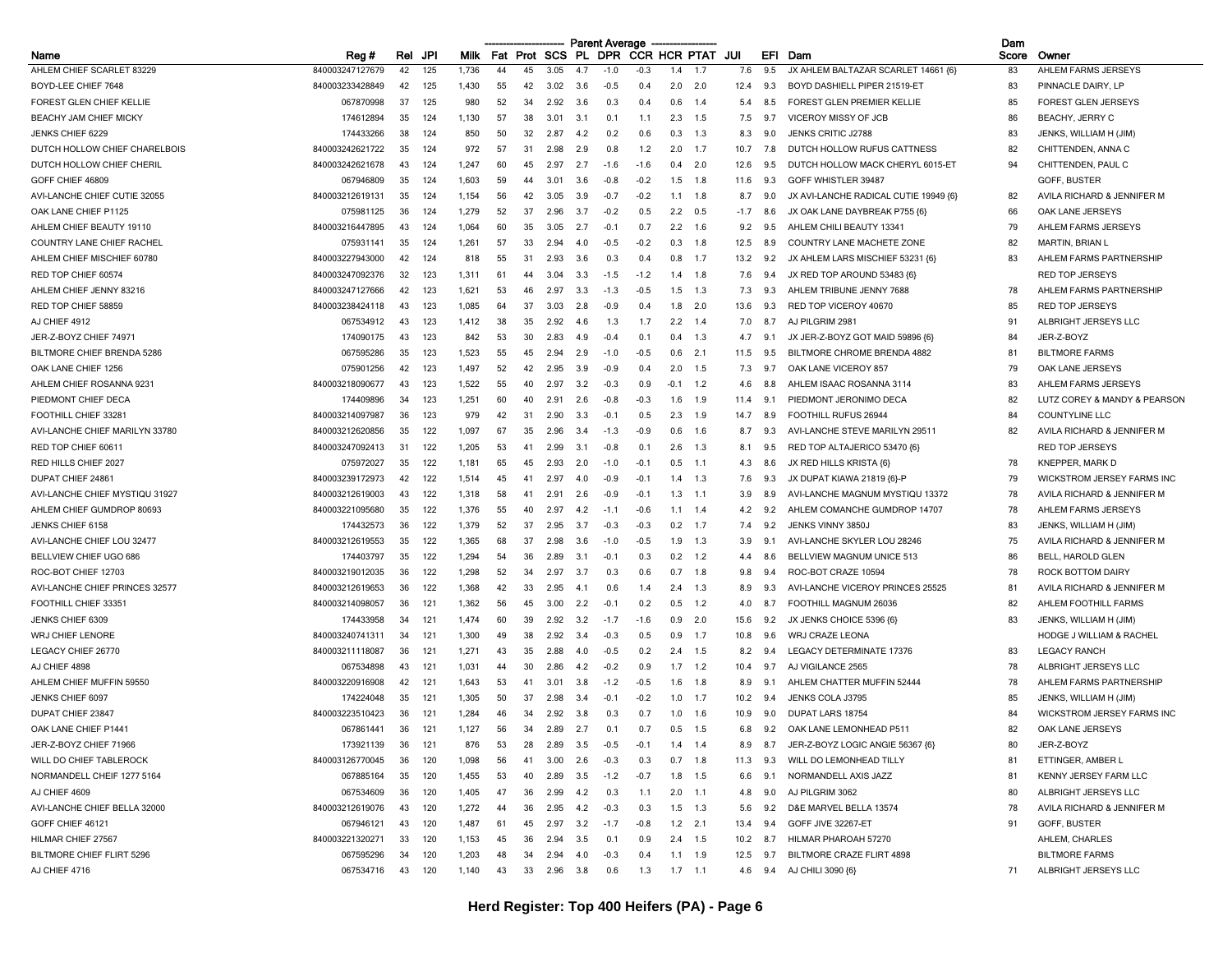| Name                                             | Reg#                                                         | Rel      | JPI        |                              |          |      |                      |      | <b>Parent Average</b><br>Milk Fat Prot SCS PL DPR CCR HCR PTAT JUI |            |                |                      |        |     | EFI Dam                              | Dam      | Score Owner                  |
|--------------------------------------------------|--------------------------------------------------------------|----------|------------|------------------------------|----------|------|----------------------|------|--------------------------------------------------------------------|------------|----------------|----------------------|--------|-----|--------------------------------------|----------|------------------------------|
| Daughters of JX SEXING GM RHUSS {6}-ET           | AJCA: JE840003146625424 (GT)                                 |          |            |                              |          | JH1F |                      |      | <b>NAAB: 551JE1781</b>                                             |            |                |                      |        |     |                                      |          |                              |
| FOREST GLEN RHUSS TERAN                          | 076272174                                                    |          |            |                              |          | 34   |                      | 5.5  |                                                                    |            | $0.8$ 1.0      |                      |        | 9.2 | FOREST GLEN JIGGY TERAN              |          | <b>BANSEN, DAN K</b>         |
|                                                  | 174414508                                                    | 38<br>29 | 129<br>123 | 894<br>894                   | 48<br>49 | 36   | 2.80                 |      | 0.0<br>$-0.3$                                                      | 1.0<br>0.6 | 0.0            | 0.5                  | 3.5    |     | HI-LAND LISTOWEL DERBY               | 79<br>78 |                              |
| HI-LAND RHUSS DUEL                               |                                                              |          |            |                              |          |      | 2.81                 | 4.0  |                                                                    |            |                |                      | 1.8    | 9.2 |                                      |          | CHAMBERLAIN GREG & BENJAMIN  |
| Daughters of JX SPRING CREEK MARLO STONEY {3}-ET |                                                              |          |            | AJCA: JE840003011730374 (GT) |          |      |                      |      | JH1F                                                               |            |                | <b>NAAB: 14JE769</b> |        |     |                                      |          |                              |
| JX TAYLOR BROTHERS STONEY 9925 {4}               | 840003243328818                                              | 42       | 150        | 847                          | 71       | 40   | 2.94                 | 4.3  | $-0.4$                                                             | 0.7        | 2.7            | 1.7                  | 10.9   | 7.6 | JX TAYLOR BROTHERS CHIEF 9375 {5}-ET |          | <b>TAYLOR BROTHERS</b>       |
| Daughters of KASH-IN KIMBER-ET                   | AJCA: JE840003210812421 (GT)                                 |          |            | JH1F                         |          |      | <b>NAAB: 7JE1862</b> |      |                                                                    |            |                |                      |        |     |                                      |          |                              |
| MM KIMBER PATHOS 18689-ET                        | 840003250240960                                              | 36       | 120        | 1,032                        | 52       | 44   | 2.87                 | 3.2  | $-0.5$                                                             | 0.3        | $1.4$ 1.1      |                      | 7.4    | 8.3 | MM JIGGY PATHOS 13878                |          | MISTY MEADOW DAIRY           |
| Daughters of KASH-IN SUAVECITO-ET                | AJCA: JE840003149286905 (GT)                                 |          |            |                              | JH1F     |      |                      |      | NAAB: 551JE1796                                                    |            |                |                      |        |     |                                      |          |                              |
| BOHNERTS SUAVECITO DINO                          | 840003247080364                                              | 37       | 137        | 444                          | 56       | 39   | 2.82                 | 4.0  | 0.7                                                                | 1.0        | 2.3            | 0.5                  | 3.8    | 8.8 | <b>BOHNERTS PINE DIANE</b>           |          | <b>BOHNERT JERSEYS</b>       |
| HILMAR SUAVECITO 27234-ET                        | 840003221319938                                              | 38       | 135        | 941                          | 58       | 49   | 2.82                 | 4.6  | $-1.9$                                                             | $-1.1$     | 0.3            | 0.5                  | 0.9    | 8.8 | JX BAMBOO LISTOWEL 378 {6}-P         |          | <b>CMA LIVESTOCK</b>         |
| BOS SUAVECTIO LEAF 670-ET                        | 840003242510647                                              | 37       | 130        | 511                          | 46       | 33   | 2.84                 | -4.4 | 1.6                                                                | 2.5        | 2.6            | 0.4                  | 2.0    | 8.9 | TOG KNAUTIA 37827-ET                 | 80       | <b>BOS DAIRY LLC</b>         |
| <b>BOS SUAV PRINCESS 674-ET</b>                  | 840003242510684                                              | 37       | 123        | 483                          | 64       | 36   | 2.91                 | 3.9  | $-0.6$                                                             | $-0.4$     | 1.5            | 1.0                  | 6.7    | 8.9 | TOG SKYLER PENNY 501-ET              |          | <b>BOS DAIRY LLC</b>         |
| TLJ SUAVECITO C HILIFE 2875                      | 840003253609891                                              | 37       | 123        | 983                          | 54       | 41   | 2.89                 | 3.9  | $-1.1$                                                             | $-0.4$     | 1.5            | 1.5                  | 8.3    | 8.7 | TLJ CHIEF B HILIFE 2568              | 83       | LEHNERTZ, TRAVIS             |
| TLJ SUAVECITO GM HILIFE 2879                     | 840003253609895                                              | 38       | 120        | 876                          | 42       | 39   | 2.81                 | 5.1  | $-0.1$                                                             | 0.8        | 0.2            | 0.4                  | $-1.2$ | 9.6 | JX TLJ GM HILIFE 2368 {6}-ET         | 85       | LEHNERTZ, TRAVIS             |
|                                                  |                                                              |          |            |                              |          |      |                      |      |                                                                    |            |                |                      |        |     |                                      |          |                              |
| Daughters of KASH-IN SUGAR DADDY-ET              | AJCA: JE840003149286929 (GT)                                 |          |            |                              |          | JH1F |                      |      | NAAB: 551JE1798                                                    |            |                |                      |        |     |                                      |          |                              |
| AVI-LANCHE SUGAR LOVELY 34003-ET                 | 840003212621079                                              | 37       | 147        | 998                          | 62       | 43   | 2.84                 | 4.2  | $-0.1$                                                             | 0.7        | 0.8            | 1.3                  | 6.3    | 9.0 | AVI-LANCHE CHIEF LOVELY 29696        | 76       | AVILA RICHARD & JENNIFER M   |
| TLJ SUGAR DADDY L BEAUTY 2872-ET                 | 840003253609888                                              | 38       | 140        | 1,113                        | 52       | 45   | 2.82                 | 5.5  | $-0.9$                                                             | 0.0        |                | $1.0$ $1.2$          | 8.9    | 8.8 | JX TLJ LISTOWEL C BEAUTY 2317 {6}-ET | 91       | LEHNERTZ, TRAVIS             |
| DUTCH HOLLOW SUGARDADDY DEVOTED                  | 840003242621650                                              | 37       | 139        | 636                          | 70       | 41   | 2.85                 | 3.9  | $-0.9$                                                             | $-0.4$     | 1.3            | 1.3                  | 7.0    | 9.1 | DUTCH HOLLOW STEVE DEVOTION          |          | DUTCH HOLLOW FARM            |
| <b>BOS SUGAR LATTE 620-ET</b>                    | 840003238162139                                              | 37       | 130        | 610                          | 49       | 41   | 2.91                 | 4.2  | $-0.2$                                                             | 0.6        | 2.0            | 1.3                  | 8.0    | 9.2 | AHLEM MIAMI LETTY 56415-ET           |          | <b>BOS DAIRY LLC</b>         |
| GOFF SUGAR 47888-ET                              | 067947888                                                    | 37       | 125        | 580                          | 66       | 38   | 2.91                 | 3.9  | $-1.0$                                                             | $-0.6$     | 1.6            | $-1.1$               | 6.2    | 9.4 | GOFF STEVE 41541-ET                  |          | GOFF, BUSTER                 |
| JER-Z-BOYZ SUGAR DADDY 81188-ET                  | 174628468                                                    | 37       | 125        | 843                          | 51       | 38   | 2.79                 | 5.0  | $-0.4$                                                             | 0.2        | 0.9            | 0.9                  | 2.9    | 9.1 | JER-Z-BOYZ DEMOS 72688               |          | JER-Z-BOYZ                   |
| <b>BOS SUGAR SPICE 763-ET</b>                    | 840003247497659                                              | 37       | 122        | 420                          | 68       | 39   | 2.90                 | 3.3  | $-1.1$                                                             | $-0.2$     | 1.0            | 0.9                  | 5.1    | 9.1 | JX DEN-KEL STEVE SANDY 505 {6}-ET    |          | <b>BOS DAIRY LLC</b>         |
|                                                  |                                                              |          |            |                              |          |      |                      |      |                                                                    |            |                |                      |        |     |                                      |          |                              |
| Daughters of PEAK ENLITE-ET                      | AJCA: JE840003200824335 (GT)                                 |          |            | JH <sub>1</sub> C            |          |      | <b>NAAB: 1JE7045</b> |      |                                                                    |            |                |                      |        |     |                                      |          |                              |
| CAL- MART ENLITE WRITU 2835-ET                   | 840003250241406                                              | 37       | 129        | 872                          | 73       | 50   | 3.07                 | 2.1  | $-0.8$                                                             | $-0.2$     | 1.5            | 0.9                  | 4.3    | 8.9 | CAL-MART JIGGY WANJEENA 1921-ET      |          | <b>MARTIN DAIRY LLC</b>      |
| Daughters of PRIMUS VICEROY CALIBAN-ET           | AJCA: JE840003006436062 (GT)                                 |          |            |                              |          |      | JH1F                 |      | <b>NAAB: 7JE1787</b>                                               |            |                |                      |        |     |                                      |          |                              |
| DUPAT CALIBAN 7716                               | 840003239584132                                              | 38       | 128        | 1,127                        | 44       | 39   | 2.92                 | 4.2  | 0.9                                                                | 2.0        | $2.5$ 0.8      |                      | 5.6    | 9.5 | DUPAT CHIEF 21804                    | 82       | PINNACLE DAIRY, LP           |
| DUPAT CALIBAN 24813                              | 840003239172925                                              | 38       | 127        | 1,073                        | 43       | 38   | 2.88                 | 4.6  | 0.2                                                                | 1.6        | 2.9            | 1.2                  | 8.1    | 9.8 | DUPAT CHIEF 21831                    | 82       | WICKSTROM JERSEY FARMS INC   |
| DUPAT CALIBAN 24734                              | 840003239172846                                              | 38       | 122        | 849                          | 40       | 29   | 2.87                 | 4.4  | 1.1                                                                | 1.9        | 2.7            | 1.0                  | 10.1   | 9.6 | DUPAT CHIEF 21820                    | 73       | WICKSTROM JERSEY FARMS INC   |
| DUPAT CALIBAN 24828                              | 840003239172940                                              | 38       | 120        | 1,269                        | 46       | 41   | 2.88                 | 3.7  | 0.4                                                                | 1.6        | 1.8            | 0.9                  | 3.1    | 9.7 | DUPAT CHIEF 21771                    | 77       | WICKSTROM JERSEY FARMS INC   |
| Daughters of PROGENESIS SKYLER-ET                | AJCA: JECAN000012672209 (GT)                                 |          |            |                              |          | JH1F |                      |      | <b>NAAB: 200JE1132</b>                                             |            |                |                      |        |     |                                      |          |                              |
| AHLEM SKYLER GEM 56324                           | 840003208829569                                              | 42       | 122        | 850                          | 75       | 33   | 2.96                 | 3.6  | $-1.2$                                                             | $-0.5$     | 2.0            | 0.6                  | 1.9    | 9.0 | AHLEM LISTOWEL GEM 6181              | 83       | AHLEM FARMS PARTNERSHIP      |
| Daughters of PROGENESIS SPIRAL-ET                | AJCA: JE840003209774571 (GT)                                 |          |            |                              | JH1F     |      |                      |      | <b>NAAB: 777JE1248</b>                                             |            |                |                      |        |     |                                      |          |                              |
| DUTCH HOLLOW SPIRAL MILKY                        | 840003242621665                                              | 38       | 128        | 998                          | -41      | 40   | 2.86                 | -4.3 | $-1.1$                                                             | $-0.2$     |                |                      |        | 8.9 | DUTCH HOLLOW GREG MILKSHAKE          |          | CHITTENDEN, PAUL C           |
| BILTMORE SPIRAL TRUDY 5421                       | 067595421 29 120                                             |          |            | 1,005                        | 50       |      | 37  2.93  3.3  -0.7  |      |                                                                    | 0.3        | $2.2$ 1.5      |                      | 8.9    |     | 9.6 BILTMORE CHROME TRUDY 5075       | 77       | <b>BILTMORE FARMS</b>        |
|                                                  |                                                              |          |            |                              |          |      |                      |      |                                                                    |            |                |                      |        |     |                                      |          |                              |
| Daughters of RED TOP CHIEF MAHOMES               | AJCA: JE840003213193841 (GT)                                 |          |            |                              |          |      |                      |      | JH1F NAAB: 7JE1907                                                 |            |                |                      |        |     |                                      |          |                              |
| <b>FANELLI MAHOMES 4750</b>                      | 067904750 27 120                                             |          |            | 916                          | 66       |      | 36  2.98  3.3  -1.2  |      |                                                                    | 0.0        | $2.1$ 1.3      |                      | 4.8    |     | 9.3 FANELLI ALTAMONTRA 3177          |          | <b>FANELLI DAIRY</b>         |
| Daughters of RIVER VALLEY HERITAGE {6}-ET        | AJCA: JEUSA000067801420 (GT) JH1F NAAB: 777JE10060           |          |            |                              |          |      |                      |      |                                                                    |            |                |                      |        |     |                                      |          |                              |
| VIERRA HERITAGE 34882-ET                         | 840003250242402                                              | 36       | 128        | 1,162                        | 65       |      | 51 3.01 2.7 -0.4     |      |                                                                    | 1.0        | $3.2\quad 0.8$ |                      | 3.9    |     | 7.9 JX PROGENESIS LUISA {6}-ET       |          | VIERRA DAIRY FARMS & SEMEX A |
| VIERRA HERITAGE 34898-ET                         | 840003250242418 36 128 1,162 65 51 3.01 2.7 -0.4 1.0 3.2 0.8 |          |            |                              |          |      |                      |      |                                                                    |            |                |                      |        |     | 3.9 7.9 JX PROGENESIS LUISA {6}-ET   |          | VIERRA DAIRY FARMS & SEMEX A |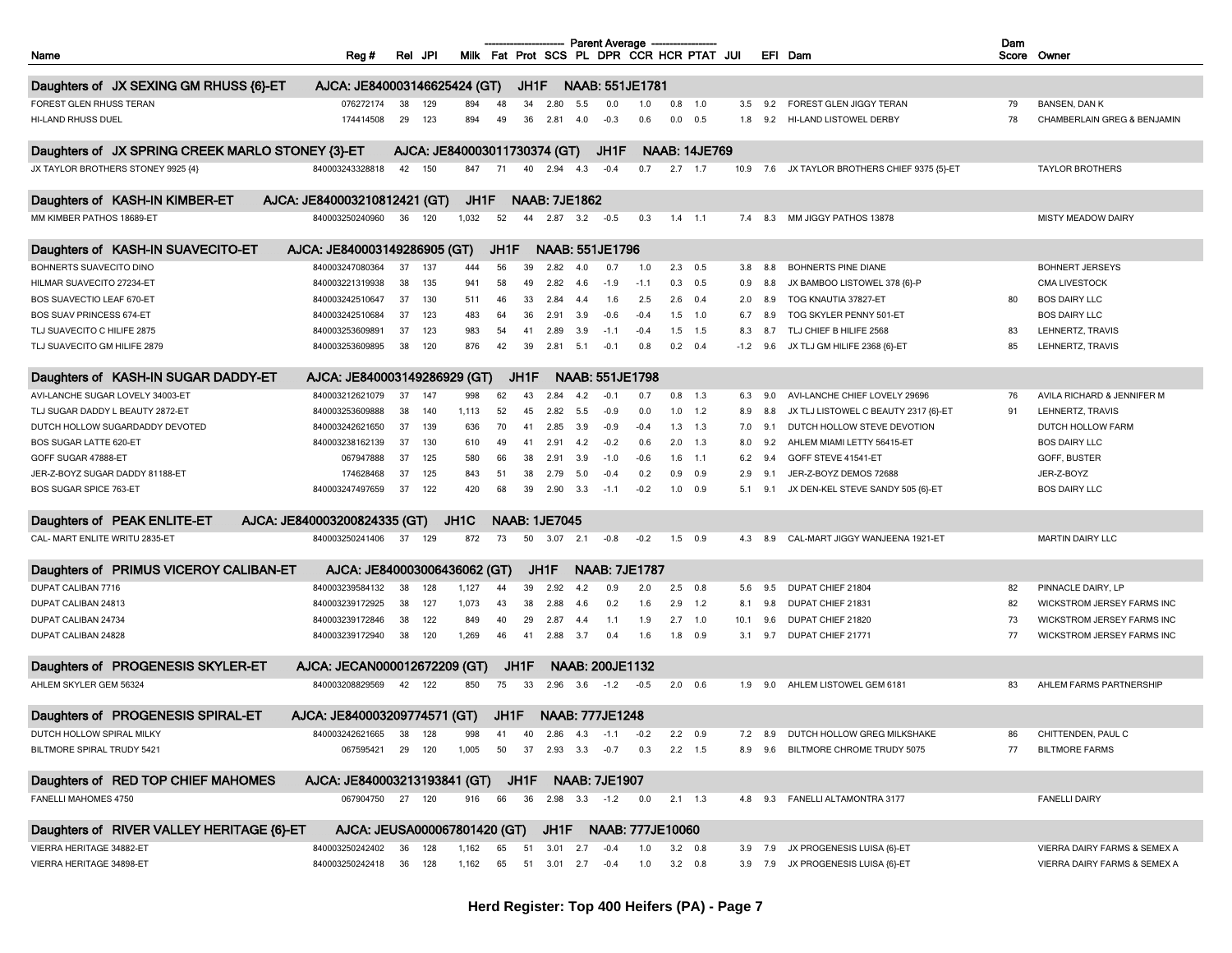|                                                |                 |     |     |                              |    |    |          |      | <b>Parent Average</b> |                       |                 |                                           |      |     |                                   | Dam |                                         |
|------------------------------------------------|-----------------|-----|-----|------------------------------|----|----|----------|------|-----------------------|-----------------------|-----------------|-------------------------------------------|------|-----|-----------------------------------|-----|-----------------------------------------|
| Name                                           | Reg#            | Rel | JPI |                              |    |    |          |      |                       |                       |                 | Milk Fat Prot SCS PL DPR CCR HCR PTAT JUI |      |     | EFI Dam                           |     | Score Owner                             |
|                                                |                 |     |     | AJCA: JE840003211412066 (GT) |    |    |          | JH1F |                       | <b>NAAB: 14JE1873</b> |                 |                                           |      |     |                                   |     |                                         |
| Daughters of ROWLEYS 1995 DANIEL FOXWORTH      |                 |     |     |                              |    |    |          |      |                       |                       |                 |                                           |      |     |                                   |     |                                         |
| DUPAT FOXWORTH 25274                           | 840003239173386 | 37  | 135 | 1,276                        | 53 | 45 | 2.97     | 3.7  | 0.4                   | 0.9                   | $2.0$ 1.1       |                                           | 5.6  | 9.0 | JX DUPAT CHIEF 21932 {6}          |     | WICKSTROM JERSEY FARMS INC              |
| Daughters of ROWLEYS 1996 DANIEL DARBUN {6}-ET |                 |     |     | AJCA: JE840003201928437 (GT) |    |    |          | JH1F |                       | <b>NAAB: 14JE1818</b> |                 |                                           |      |     |                                   |     |                                         |
| DUPAT DARBUN 24758                             | 840003239172870 | 37  | 132 | 1,189                        | 53 | 46 | 2.80     | 5.1  | $-1.1$                | $-0.8$                | $-0.1$          | 0.9                                       | 4.5  | 8.9 | DUPAT JIGGY 21444-P               | 81  | WICKSTROM JERSEY FARMS INC              |
| AHLEM DARBUN JOSIE 83196                       | 840003247410306 | 37  | 129 | 1,082                        | 44 | 36 | 2.86     | 5.4  | $-0.2$                | $-0.2$                | 1.1             | $-1.1$                                    | 7.5  | 9.0 | AHLEM CHIEF JOSIE 18350           |     | AHLEM FARMS JERSEYS                     |
| AHLEM DARBUN NELLY 83163                       | 840003247410273 | 37  | 128 | 1,300                        | 44 | 39 | 2.92     | 5.0  | $-0.6$                | $-0.1$                | 1.2             | 1.2                                       | 9.7  | 9.1 | AHLEM CHIEF NELLY 18196           |     | AHLEM FARMS PARTNERSHIP                 |
| Daughters of ROWLEYS 1996 DANIEL TUCKER {6}-ET |                 |     |     | AJCA: JE840003201928443 (GT) |    |    |          | JH1F |                       |                       |                 | <b>NAAB: 507JE1816</b>                    |      |     |                                   |     |                                         |
| GOLD MEDAL TUCKER 49257-ET                     | 840003244697349 | 38  | 145 | 1,251                        | 46 | 47 | 2.95     | 5.2  | 1.5                   | 1.7                   | 1.6             | 0.6                                       | 4.4  | 8.5 | JCJ MONUMENT 36865                | 77  | AHLEM, GRANT                            |
| LEGACY TUCKER 33398-ET                         | 840003250032198 | 36  | 141 | 1,090                        | 54 | 40 | 2.96     | 5.6  | $-0.3$                | 0.2                   | 2.0             | 1.6                                       | 11.2 | 7.9 | LEGACY CHIEF 27586                |     | <b>LEGACY RANCH</b>                     |
| LEGACY TUCKER 33321-ET                         | 840003250032121 | 36  | 141 | 1,090                        | 54 | 40 | 2.96     | 5.6  | $-0.3$                | 0.2                   | 2.0             | 1.6                                       | 11.2 | 7.9 | LEGACY CHIEF 27586                |     | <b>LEGACY RANCH</b>                     |
| LEGACY TUCKER 33331-ET                         | 840003250032131 | 36  | 141 | 1,090                        | 54 | 40 | 2.96     | 5.6  | $-0.3$                | 0.2                   | 2.0             | 1.6                                       | 11.2 | 7.9 | LEGACY CHIEF 27586                |     | <b>LEGACY RANCH</b>                     |
| LEGACY TUCKER 33347-ET                         | 840003250032147 | 36  | 141 | 1,090                        | 54 | 40 | 2.96     | 5.6  | $-0.3$                | 0.2                   | 2.0             | 1.6                                       | 11.2 | 7.9 | LEGACY CHIEF 27586                |     | <b>LEGACY RANCH</b>                     |
| LEGACY TUCKER 33361-ET                         | 840003250032161 | 36  | 141 | 1,090                        | 54 | 40 | 2.96     | 5.6  | $-0.3$                | 0.2                   | 2.0             | 1.6                                       | 11.2 | 7.9 | LEGACY CHIEF 27586                |     | <b>LEGACY RANCH</b>                     |
|                                                |                 |     | 141 |                              |    |    |          |      |                       |                       |                 |                                           |      |     |                                   |     |                                         |
| LEGACY TUCKER 33367-ET                         | 840003250032167 | 36  |     | 1,090                        | 54 | 40 | 2.96     | 5.6  | $-0.3$                | 0.2                   | 2.0             | 1.6                                       | 11.2 | 7.9 | LEGACY CHIEF 27586                |     | <b>LEGACY RANCH</b>                     |
| LEGACY TUCKER 33395-ET                         | 840003250032195 | 36  | 141 | 1,090                        | 54 | 40 | 2.96     | 5.6  | $-0.3$                | 0.2                   | 2.0             | 1.6                                       | 11.2 | 7.9 | LEGACY CHIEF 27586                |     | <b>LEGACY RANCH</b>                     |
| LEGACY TUCKER 33253-ET                         | 840003250032053 | 36  | 141 | 1,090                        | 54 | 40 | 2.96     | 5.6  | $-0.3$                | 0.2                   | 2.0             | 1.6                                       | 11.2 | 7.9 | LEGACY CHIEF 27586                |     | <b>LEGACY RANCH</b>                     |
| LEGACY TUCKER 33260-ET                         | 840003250032060 | 36  | 141 | 1,090                        | 54 | 40 | 2.96     | 5.6  | $-0.3$                | 0.2                   | 2.0             | 1.6                                       | 11.2 | 7.9 | LEGACY CHIEF 27586                |     | <b>LEGACY RANCH</b>                     |
| LEGACY TUCKER 33287-ET                         | 840003250032087 | 36  | 141 | 1,090                        | 54 | 40 | 2.96     | 5.6  | $-0.3$                | 0.2                   | 2.0             | 1.6                                       | 11.2 | 7.9 | LEGACY CHIEF 27586                |     | <b>LEGACY RANCH</b>                     |
| LEGACY TUCKER 33297-ET                         | 840003250032097 | 36  | 141 | 1,090                        | 54 | 40 | 2.96     | 5.6  | $-0.3$                | 0.2                   | 2.0             | 1.6                                       | 11.2 | 7.9 | <b>LEGACY CHIEF 27586</b>         |     | <b>LEGACY RANCH</b>                     |
| LEGACY TUCKER 33302-ET                         | 840003250032102 | 36  | 141 | 1,090                        | 54 | 40 | 2.96     | 5.6  | $-0.3$                | 0.2                   | 2.0             | 1.6                                       | 11.2 | 7.9 | LEGACY CHIEF 27586                |     | <b>LEGACY RANCH</b>                     |
| LEGACY TUCKER 33310-ET                         | 840003250032110 | 36  | 141 | 1,090                        | 54 | 40 | 2.96     | 5.6  | $-0.3$                | 0.2                   | 2.0             | 1.6                                       | 11.2 | 7.9 | LEGACY CHIEF 27586                |     | <b>LEGACY RANCH</b>                     |
| LEGACY TUCKER 33226-ET                         | 840003250032026 | 36  | 141 | 1,090                        | 54 | 40 | 2.96     | 5.6  | $-0.3$                | 0.2                   | 2.0             | 1.6                                       | 11.2 | 7.9 | LEGACY CHIEF 27586                |     | <b>LEGACY RANCH</b>                     |
| LEGACY TUCKER 33236-ET                         | 840003250032036 | 36  | 141 | 1,090                        | 54 | 40 | 2.96     | 5.6  | $-0.3$                | 0.2                   | 2.0             | 1.6                                       | 11.2 | 7.9 | LEGACY CHIEF 27586                |     | <b>LEGACY RANCH</b>                     |
| LEGACY TUCKER 33241-ET                         | 840003250032041 | 36  | 141 | 1,090                        | 54 | 40 | 2.96     | 5.6  | $-0.3$                | 0.2                   | 2.0             | 1.6                                       | 11.2 | 7.9 | LEGACY CHIEF 27586                |     | <b>LEGACY RANCH</b>                     |
| LEGACY TUCKER 33247-ET                         | 840003250032047 | 36  | 141 | 1,090                        | 54 | 40 | 2.96     | 5.6  | $-0.3$                | 0.2                   | 2.0             | 1.6                                       | 11.2 | 7.9 | LEGACY CHIEF 27586                |     | <b>LEGACY RANCH</b>                     |
| LEGACY TUCKER 33252-ET                         | 840003250032052 | 36  | 141 | 1,090                        | 54 | 40 | 2.96     | 5.6  | $-0.3$                | 0.2                   | 2.0             | 1.6                                       | 11.2 | 7.9 | LEGACY CHIEF 27586                |     | <b>LEGACY RANCH</b>                     |
| LEGACY TUCKER 33181-ET                         | 840003242599966 | 36  | 141 | 1,090                        | 54 | 40 | 2.96     | 5.6  | $-0.3$                | 0.2                   | 2.0             | 1.6                                       | 11.2 | 7.9 | LEGACY CHIEF 27586                |     | <b>LEGACY RANCH</b>                     |
| GOFF TUCKER 48936-ET                           | 067948936       | 37  | 139 | 1,092                        | 48 | 42 | 2.91     | 5.7  | $-0.6$                | 0.2                   | 1.2             | 1.4                                       | 10.8 | 9.1 | GOFF S-S-I LISTOWEL 58905-ET      |     | GOFF, BUSTER                            |
| DUTCH HOLLOW TUCKER DECEMBER-ET                | 840003242621713 | 37  | 138 | 736                          | 59 | 38 | 2.93     | 4.7  | $-0.4$                | 0.3                   | 1.7             | 1.2                                       | 9.5  | 8.7 | DUTCH HOLLOW STEVE DEVOTION       |     | DUTCH HOLLOW FARM                       |
| CLOVER FARMS TUCKER VNFOKEN 9657-ET            | 067579657       | 37  | 137 | 1,204                        | 52 | 50 | 3.01     | 4.1  | $-0.3$                | 0.6                   | 2.0             | $-1.1$                                    | 11.0 | 8.8 | YOSEMITE PRINCETON VNFOKEN 38827  | 85  | <b>GRAVES, BAILEY</b>                   |
| CLOVER FARMS TUCKER VNFOKEN 9693-ET            | 067579693       | 37  | 137 | 1,204                        | 52 | 50 | 3.01     | -4.1 | $-0.3$                | 0.6                   | 2.0             | $-1.1$                                    | 11.0 | 8.8 | YOSEMITE PRINCETON VNFOKEN 38827  | 85  | <b>GRAVES, BAILEY</b>                   |
| JER-Z-BOYZ TUCKER 81157                        | 174628150       | 36  | 136 | 662                          | 45 | 38 | 2.95     | 5.2  | 0.1                   | 0.8                   | 1.3             | 0.8                                       | 7.8  | 8.1 | JER-Z-BOYZ GREG 73688 {6}         |     | JER-Z-BOYZ                              |
| AJ TUCKER 5295-ET                              | 067635295       | 36  | 135 | 907                          | 61 | 45 | 2.94     | 4.3  | $-0.5$                | 0.2                   | 2.0             | 0.9                                       | 5.7  | 9.0 | AJ SHAZIER                        |     | ALBRIGHT JERSEYS LLC                    |
| VIERRA TUCKER 34968-ET                         | 840003250242488 | 35  | 135 | 855                          | 46 | 41 | 2.97     | 5.2  | 1.7                   | 2.6                   | 3.4             | 0.5                                       | 3.6  | 7.5 | JX PROGENESIS LUISA {6}-ET        |     | <b>VIERRA DAIRY FARMS &amp; SEMEX A</b> |
| FOREST GLEN TUCKER LIMEY                       | 067973137       | 37  | 135 | 526                          | 58 | 40 | 2.87     | 5.1  | $-0.8$                | $-0.5$                | 0.9             | 0.8                                       | 6.5  | 8.4 | JX FOREST GLEN GOT MAID LIMEY {6} | 86  | FOREST GLEN JERSEYS                     |
| GOFF HUNTER 49238-ET                           | 067949238       | 37  | 135 | 897                          | 57 | 40 | 3.02     | 5.1  | $-0.4$                | 0.3                   | 2.2             | $-1.1$                                    | 9.9  | 9.2 | GOFF STEVE 41514-ET               |     | GOFF, BUSTER                            |
| HILMAR TUCKER 27340-ET                         | 840003221320044 | 37  | 134 | 1,061                        | 51 | 47 | 2.91     | 5.3  | $-1.7$                | $-1.0$                | 0.7             | 0.6                                       | 4.8  | 7.6 | JX BAMBOO LISTOWEL 378 {6}-P      |     | <b>CMA LIVESTOCK</b>                    |
| HILMAR TUCKER 27363-ET                         | 840003221320067 | 37  | 134 | 1,061                        | 51 | 47 | 2.91     | 5.3  | $-1.7$                | $-1.0$                | 0.7             | 0.6                                       | 4.8  | 8.9 | JX BAMBOO LISTOWEL 378 {6}-P      |     | <b>CMA LIVESTOCK</b>                    |
| RIALS TUCKER 5190-ET                           | 067915190       | 37  | 133 | 1,159                        | 47 | 39 | 2.91     | 5.1  | 0.1                   | 0.2                   | 0.7             | $-1.1$                                    | 7.4  | 9.3 | RIALS CHIEF 4515-ET               |     | RIALS NEVILLE P & ROMAN                 |
| JER-Z-BOYZ TUCKER 81322                        | 174630476       | 36  | 132 | 808                          | 43 | 31 | 2.88     | 5.2  | 0.3                   | 1.0                   | 1.7             | 1.2                                       | 11.8 | 8.8 | JER-Z-BOYZ STARLORD 73466         |     | JER-Z-BOYZ                              |
| BOS TUCKER SUN 634-ET                          | 840003235584030 | 37  | 132 | 731                          | 56 | 37 | 2.99     | 4.4  | 0.3                   | 1.3                   | 2.5             | 0.9                                       | 6.6  | 8.9 | JX DEN-KEL STEVE SUZY 507 {6}-ET  |     | <b>BOS DAIRY LLC</b>                    |
|                                                |                 |     |     |                              |    |    |          |      |                       |                       |                 |                                           |      |     |                                   |     |                                         |
| BOS TUCKER SEA 635-ET                          | 840003235584253 | 37  | 132 | 731                          | 56 | 37 | 2.99     | 4.4  | 0.3                   | 1.3                   | $2.5\qquad 0.9$ |                                           | 6.6  | 8.9 | JX DEN-KEL STEVE SUZY 507 {6}-ET  |     | <b>BOS DAIRY LLC</b>                    |
| JER BEL TUCKER TINSLE-ET                       | 174622695       | 38  | 131 | 1,085                        | 39 | 41 | 2.90     | 4.5  | 0.4                   | 1.0                   | $2.2 \quad 1.2$ |                                           | 10.5 | 9.4 | JX JER BEL BANCROFT ADELINE {6}   | 92  | KING HOWARD & FAMILY                    |
| JER BEL TUCKER TWINKLE-ET                      | 174622864       | 38  | 131 | 1,085                        | 39 | 41 | 2.90     | 4.5  | 0.4                   | 1.0                   | 2.2             | 1.2                                       | 10.5 | 9.4 | JX JER BEL BANCROFT ADELINE {6}   | 92  | KING HOWARD & FAMILY                    |
| BAR MB TUCKER NATALIE 23940                    | 840003243144437 | 37  | 131 | 523                          | 59 | 35 | 2.98     | 4.1  | $-0.7$                | 0.0                   | $3.0$ 1.5       |                                           | 11.3 | 9.2 | BAR MB RESPECT NATALIE 19465      |     | <b>BOER JERSEYS</b>                     |
| JER-Z-BOYZ TUCKER MAE 81557                    | 174674816       | 36  | 130 | 958                          | 50 | 38 | 2.97     | 3.9  | 0.8                   | 1.6                   | $2.1 \quad 1.2$ |                                           | 8.0  | 7.9 | JER-Z-BOYZ CHIEF MAE 73287        |     | JER-Z-BOYZ                              |
| DG BAR TUCKER 30517-ET                         | 840003240339965 | 37  | 129 | 922                          | 56 | 45 | 2.86     | 4.6  | $-1.2$                | $-0.8$                | $0.2 \quad 0.7$ |                                           | 5.2  | 7.4 | JX DG BAR GOT MAID 21754 {6}-ETS  |     | DE GROOT DAIRY FARMS                    |
| JER-Z-BOYZ TUCKER 80946-ET                     | 174626167       | 37  | 129 | 743                          | 52 | 37 | 2.94     | 4.3  | 0.2                   | 0.8                   | $1.7$ 1.5       |                                           | 10.2 | 9.0 | JER-Z-BOYZ JIGGY 72589            |     | JER-Z-BOYZ                              |
| JER-Z-BOYZ TUCKER 80955-ET                     | 174626251       | 37  | 129 | 743                          | 52 | 37 | 2.94 4.3 |      | 0.2                   | 0.8                   | $1.7$ 1.5       |                                           | 10.2 | 9.0 | JER-Z-BOYZ JIGGY 72589            |     | JER-Z-BOYZ                              |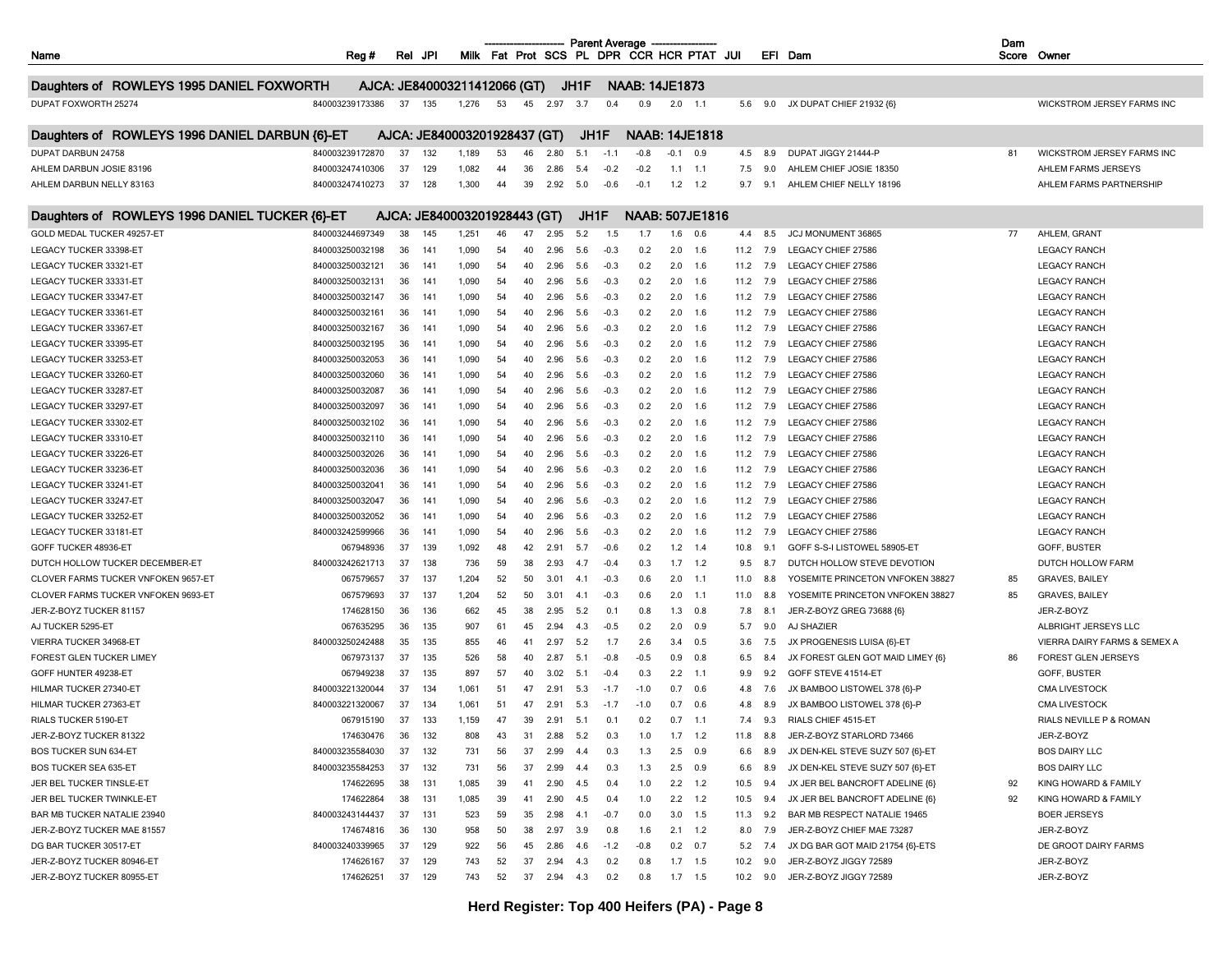|                                                |                 |     |     |                              |        |          |            |      | <b>Parent Average</b> |                      |           |                      |      |      |                                  | Dam   |                                         |
|------------------------------------------------|-----------------|-----|-----|------------------------------|--------|----------|------------|------|-----------------------|----------------------|-----------|----------------------|------|------|----------------------------------|-------|-----------------------------------------|
| Name                                           | Reg#            | Rel | JPI | Milk                         |        | Fat Prot | SCS PL     |      |                       | DPR CCR HCR PTAT     |           |                      | JUI  | EFI  | Dam                              | Score | Owner                                   |
| JER-Z-BOYZ TUCKER 80960-ET                     | 174626309       | 37  | 129 | 743                          | 52     | 37       | 2.94       | 4.3  | 0.2                   | 0.8                  | 1.7       | 1.5                  | 10.2 | 9.0  | JER-Z-BOYZ JIGGY 72589           |       | JER-Z-BOYZ                              |
| JER-Z-BOYZ TUCKER 80965-ET                     | 174626354       | 37  | 129 | 743                          | 52     | 37       | 2.94       | -4.3 | 0.2                   | 0.8                  |           | $1.7$ 1.5            | 10.2 | 9.0  | JER-Z-BOYZ JIGGY 72589           |       | JER-Z-BOYZ                              |
| JER-Z-BOYZ TUCKER 80968-ET                     | 174626381       | 37  | 129 | 743                          | 52     | 37       | 2.94       | 4.3  | 0.2                   | 0.8                  | 1.7       | 1.5                  | 10.2 | 9.0  | JER-Z-BOYZ JIGGY 72589           |       | JER-Z-BOYZ                              |
| GOFF TUCKER 49243-ET                           | 067949243       | 36  | 128 | 843                          | 53     | 38       | 2.98       | 4.7  | $-0.3$                | 0.6                  | 2.1       | 1.5                  | 11.0 | 9.2  | GOFF S-S-I MONTRA 58705-ET       |       | GOFF, BUSTER                            |
| GOFF TUCKER 49356-ET                           | 067949356       | 36  | 128 | 843                          | 53     | 38       | 2.98       | 4.7  | $-0.3$                | 0.6                  | 2.1       | 1.5                  | 11.0 | 9.2  | GOFF S-S-I MONTRA 58705-ET       |       | GOFF, BUSTER                            |
| GOFF TUCKER 49191-ET                           | 067949191       | 36  | 128 | 843                          | 53     | 38       | 2.98       | -4.7 | $-0.3$                | 0.6                  | 2.1       | 1.5                  | 11.0 | 9.2  | GOFF S-S-I MONTRA 58705-ET       |       | GOFF, BUSTER                            |
| GOFF TUCKER 49231-ET                           | 067949231       | 36  | 128 | 843                          | 53     | 38       | 2.98       | 4.7  | $-0.3$                | 0.6                  | 2.1       | 1.5                  | 11.0 | 9.2  | GOFF S-S-I MONTRA 58705-ET       |       | GOFF, BUSTER                            |
| JER-Z-BOYZ TUCKER 81477                        | 174646358       | 36  | 128 | 697                          | 47     | 36       | 2.93       | 5.4  | $-0.3$                | 0.5                  | 2.0       | 0.8                  | 6.0  | 8.8  | JER-Z-BOYZ DEMOS 73682           |       | JER-Z-BOYZ                              |
| JER-Z-BOYZ TUCKER 80886                        | 174625568       | 37  | 127 | 736                          | 58     | 41       | 2.89       | -47  | $-1.3$                | $-1.0$               | 0.3       | $-1.1$               | 6.5  | 8.9  | JX JER-Z-BOYZ GOT MAID 63954 {6} | 86    | JER-Z-BOYZ                              |
| FOUR J TUCKER 26193                            | 840003248138803 | 37  | 127 | 762                          | 42     | 35       | 2.90       | 4.9  | $-0.1$                | 0.8                  | 1.7       | 1.5                  | 14.8 | 9.2  | FOUR J CHROME 18970 {6}          |       | <b>FOUR J JERSEYS</b>                   |
| HILMAR TUCKER 27464                            | 840003221320168 | 36  | 127 | 647                          | 51     | 35       | 2.96       | 5.2  | 0.1                   | 0.7                  | 1.9       | 1.0                  | 7.3  | 9.0  | HILMAR DEMOS 21496               |       | AHLEM, CHARLES                          |
| JER-Z-BOYZ TUCKER MARIA 80981-ET               | 174626505       | 37  | 126 | 738                          | 49     | 34       | 2.93       |      | $-0.3$                | 0.5                  | 0.8       | 0.7                  | 7.2  | -8.2 | JER-Z-BOYZ TANNER MARIA 55545    | 84    | JER-Z-BOYZ                              |
| JER-Z-BOYZ TUCKER MARIA 81022-ET               | 174626907       | 37  | 126 | 738                          | 49     | 34       | 2.93       | 4.2  | $-0.3$                | 0.5                  | 0.8       | 0.7                  | 7.2  | 8.2  | JER-Z-BOYZ TANNER MARIA 55545    | 84    | JER-Z-BOYZ                              |
| JER-Z-BOYZ TUCKER 81398                        | 174632816       | 36  | 125 | 873                          | 54     | 42       | 3.06       | 3.9  | $-0.9$                | $-0.2$               | 0.9       | 0.9                  | 10.2 | 8.0  | JER-Z-BOYZ GREG 74347            |       | JER-Z-BOYZ                              |
| FOUR J TUCKER 26439                            | 840003248139049 | 31  | 124 | 802                          | 49     | 39       | 2.98       | -4.6 | $-0.5$                | 0.2                  | 0.9       | 0.5                  | 2.3  | 8.9  | FOUR J LISTOWEL 12023 {6}        | 78    | <b>FOUR J JERSEYS</b>                   |
| RIALS TUCKER 5216                              | 067655216       | 36  | 124 | 425                          | -44    | 31       | 2.90       | -4.7 | $-0.1$                | 0.4                  | 1.8       | 1.4                  | 12.3 | 7.9  | RIALS WESTPORT 4493 {6}          |       | RIALS NEVILLE P & ROMAN                 |
| RIALS TUCKER 5172-ET                           | 067915172       | 36  | 124 | 425                          | 44     | 31       | 2.90       | -4.7 | $-0.1$                | 0.4                  | 1.8       | $-1.4$               | 12.3 | 8.5  | RIALS WESTPORT 4493 {6}          |       | RIALS NEVILLE P & ROMAN                 |
| GOFF TUCKER 49519                              | 067949519       | 36  | 124 | 583                          | 42     | 25       | 2.88       | 5.4  | 0.7                   | 1.4                  | 1.8       | 1.6                  | 15.8 | 9.1  | GOFF STARLORD 41537-ET           |       | GOFF, BUSTER                            |
| FOUR J TUCKER 25972                            | 840003243243873 | 37  | 123 | 714                          | 59     | 41       | 3.16       | 4.2  | $-0.4$                | 0.5                  | 2.4       | 0.8                  | 10.9 | 8.7  | JX FOUR J NXLEVEL 15040 {6}      | 69    | FOUR J JERSEYS                          |
| <b>JO-KIRCH TUCKER MARY</b>                    | 174618041       | 37  | 123 | 568                          | 40     | 40       | 2.92       | -4.4 | $-0.5$                | 0.1                  | 1.8       | 0.8                  | 7.3  | 9.0  | AHLEM URLACHER MAGGIE 57701-ET   | 80    | KIRCHDOERFER, CLAYTON                   |
| VIERRA TUCKER 34817-ET                         | 840003250242337 | 36  | 123 | 743                          | 55     | 38       | 2.97       | 4.3  | $-1.1$                | 0.0                  | 2.2       | $-1.1$               | 9.3  | 8.7  | PROGENESIS DUCHESS-ET            |       | <b>VIERRA DAIRY FARMS &amp; SEMEX A</b> |
| VIERRA TUCKER 34774-ET                         | 840003250242294 | 36  | 123 | 743                          | 55     | 38       | 2.97       | 4.3  | $-1.1$                | 0.0                  | 2.2       | $-1.1$               | 9.3  | 8.7  | PROGENESIS DUCHESS-ET            |       | VIERRA DAIRY FARMS & SEMEX A            |
| PRIMUS TUCKER SARA 24909-ET                    | 840003239173021 | 36  | 123 | 694                          | 47     | 32       | 2.96       |      | 0.6                   | 1.4                  | 2.7       | 1.5                  | 12.2 | 9.1  | PRIMUS DASHIELL SARA 141680-ET   |       | <b>JERSEYLAND SIRES</b>                 |
| FOUR J TUCKER 26552                            | 840003248139162 | 35  | 123 | 1,146                        | 51     | 49       | 3.02       | 3.7  | $-1.4$                | $-0.7$               | 2.1       | 0.8                  | 4.4  | 8.1  | FOUR J ALTAGRAPPLE 19301 (6)     |       | <b>FOUR J JERSEYS</b>                   |
| DUPAT TUCKER 25356-ET                          | 840003239173468 | 37  | 123 | 1,140                        | 53     | 48       | 2.93       | 4.2  | $-1.3$                | $-0.9$               | 0.6       | 0.8                  | 4.6  | 9.2  | JX DUPAT GOT MAID 19039 {6}-ET   | 74    | WICKSTROM JERSEY FARMS INC              |
| JER-Z-BOYZ TUCKER KAY 81164                    | 174628226       | 36  | 122 | 741                          | 36     | 32       | 2.96       | 5.0  | 0.7                   | 1.5                  | 2.2       | 0.8                  | 8.1  | 8.9  | JER-Z-BOYZ KIAWA 72942           |       | JER-Z-BOYZ                              |
| DUTCH HOLLOW TUCKER DARCEE                     | 840003242621776 | 36  | 122 | 818                          | 44     | 39       | 2.92       | 4.2  | $-0.6$                | 0.4                  | 2.1       | 1.1                  | 9.2  | 8.6  | DUTCH HOLLOW MONTRA DARCY        | 81    | COUCH, KARIN CHITTENDEN                 |
| FOUR J TUCKER 26249                            | 840003248138859 | 37  | 122 | 746                          | 46     | 38       | 2.91       | 4.5  | $-0.6$                | $-0.7$               | 0.7       | 0.8                  | 5.6  | 9    | FOUR J CHROME 18903              |       | <b>FOUR J JERSEYS</b>                   |
| FOUR J TUCKER 25806-ET                         | 840003243243707 | 37  | 121 |                              | 51     | 40       |            | 4.6  |                       |                      |           |                      | 10.1 |      | FOUR J CHROME 17798              | 78    | <b>FOUR J JERSEYS</b>                   |
|                                                |                 | 37  |     | 1,037                        |        |          | 3.04       |      | $-0.8$                | -0.4<br>$-0.4$       | 1.4       | 1.2                  |      | 9.1  |                                  | 78    |                                         |
| FOUR J TUCKER 25903-ET                         | 840003243243804 |     | 121 | 1,037                        | 51     | 40       | 3.04       | 4.6  | $-0.8$                |                      | 1.4       | 1.2                  | 10.1 | 9.1  | FOUR J CHROME 17798              |       | <b>FOUR J JERSEYS</b>                   |
| <b>BOS TUCKER 625-ET</b>                       | 840003238161955 | 36  | 121 | 889                          | 50     | 40       | 3.07       | -4.  | $-0.3$                | 0.7                  | 2.7       | 0.8                  | 6.0  | 7.5  | TOG MALLOW 37876-ET              |       | <b>BOS DAIRY LLC</b>                    |
| JER-Z-BOYZ TUCKER 80866                        | 174601609       | 28  | 121 | 813                          | 44     | 36       | 2.96       | 4.7  | $-0.1$                | 0.2                  | 1.3       | 1.5                  | 12.4 | 9.0  | JER-Z-BOYZ CHIEF 71900           |       | JER-Z-BOYZ                              |
| FOUR J TUCKER 26639                            | 840003248139249 | 36  | 121 | 922                          | 44     | 34       | 2.92       | 5.1  | 0.3                   | 0.9                  | 1.9       | 0.8                  | 4.6  | 8.6  | JX FOUR J JIGGY 19434 {6}        |       | <b>FOUR J JERSEYS</b>                   |
| JER-Z-BOYZ TUCKER 81044-ET                     | 174627113       | 36  | 121 | 363                          | 48     | 32       | 2.90       | 4.8  | 0.2                   | 0.9                  | 2.0       | 1.1                  | 10.0 | 8.9  | JER-Z-BOYZ DASHIELL 73100        |       | JER-Z-BOYZ                              |
| JER-Z-BOYZ TUCKER 80990-ET                     | 174626596       | 36  | 121 | 363                          | 48     | 32       | 2.90       | 4.8  | 0.2                   | 0.9                  | 2.0       | 1.1                  | 10.0 | 8.9  | JER-Z-BOYZ DASHIELL 73100        |       | JER-Z-BOYZ                              |
| JER-Z-BOYZ TUCKER 81283                        | 174629405       | 27  | 121 | 855                          | 46     | 33       | 2.94       | 4.6  | 0.1                   | 0.6                  | 0.9       | 1.1                  | 9.0  | 8.7  | JER-Z-BOYZ CHIEF 72972-P         |       | JER-Z-BOYZ                              |
| FOUR J TUCKER 26575                            | 840003248139185 | 36  | 121 | 1,194                        | 55     | 47       | 3.03       | -3.7 | $-0.7$                | $-0.7$               | 1.6       | $-1.1$               | 6.9  | 8.2  | FOUR J ALTAMONTRA 19390          |       | <b>FOUR J JERSEYS</b>                   |
| FOUR J TUCKER 26049                            | 840003248138659 | 36  | 120 | 448                          | 47     | 37       | 3.00       | 4.0  | $-0.1$                | 0.3                  | 2.4       | 1.0                  | 7.9  | 9.1  | FOUR J PINE 18358 {6}            |       | <b>FOUR J JERSEYS</b>                   |
| JER-Z-BOYZ TUCKER 80579                        | 174583680       | 36  | 120 | 782                          | 47     | 34       | 2.96       | 4.0  | 0.2                   | 0.8                  | 1.0       | 0.5                  | 7.0  | 8.3  | JER-Z-BOYZ GREG 73400            |       | JER-Z-BOYZ                              |
| SBS TUCKER 17476                               | 840003243138828 | 37  | 120 | 1,009                        | 40     | 33       | 2.93       | 5.1  | 0.7                   | 1.2                  | 1.9       | 1.3                  | 9.5  | 8.5  | SBS 15250 CHROME {6}             |       | <b>SBS AG DAIRY</b>                     |
| Daughters of ROWLEYS 80 URLACHER MCCOMB-ET     |                 |     |     | AJCA: JE840003211412088 (GT) |        |          |            | JH1F |                       | <b>NAAB: 7JE1874</b> |           |                      |      |      |                                  |       |                                         |
| FOREST GLEN MCCOMB TESS                        | 067973103       | 36  | 122 |                              | 817 49 |          | 37 2.83    | 2.8  | $-0.3$                | 0.5                  | 2.0       | 1.5                  | 13.8 | 8.2  | FOREST GLEN CHIEF TESS           |       | FOREST GLEN JERSEYS                     |
|                                                |                 |     |     |                              |        |          |            |      |                       |                      |           |                      |      |      |                                  |       |                                         |
| Daughters of SANDCREEKS WESTPORT SANCHO {6}-ET | 840003240231052 |     |     | AJCA: JE840003210484129 (GT) |        |          |            |      | JH1F                  |                      |           | <b>NAAB: 7JE1909</b> |      |      |                                  |       |                                         |
| AHLEM SANCHO SOUVENIR 62854-ET                 |                 | 37  | 158 | 1,425                        | 72     | 53       | 2.87       | 4.2  | $-1.4$                | $-1.2$               | $0.7$ 1.3 |                      | 5.7  | 9.4  | AHLEM CHIEF SOUVENIR 56603-ET    | 81    | AHLEM FARMS PARTNERSHIP                 |
| GOLD MEDAL SANCHO 49487                        | 840003244697579 | 37  | 125 | 957                          | 42     | 39       | 2.83       | 4.7  | $-0.1$                | 0.1                  | 0.1       | 0.7                  | 3.5  | 9.0  | JX AHLEM BROTHERS NEWS 40150 {6} | 79    | AHLEM, GRANT                            |
| GOLD MEDAL SANCHO 49310                        | 840003244697402 | 37  | 124 | 670                          | 60     | 39       | 2.90       | 3.6  | $-1.1$                | $-0.8$               | 0.5       | $-1.1$               | 6.3  | 9.4  | AHLEM BROTHERS CHROME 45453      |       | AHLEM, GRANT                            |
| GOLD MEDAL SANCHO 49391                        | 840003244697483 | 37  | 122 | 243                          | 42     | 35       | 2.92       | 3.9  | 1.0                   | 1.0                  | 1.9       | 0.5                  | 0.7  | 9.2  | AHLEM BROTHERS HIDALGO 45523 {6} |       | AHLEM, GRANT                            |
| SANCHO H1335                                   | 840003239579859 | 28  | 122 | 823                          | 60     | 40       | 2.91       | 3.1  | $-0.8$                | $-0.6$               | 0.6       | 0.9                  | 4.4  | 9.5  | PRIMUS PROTEUS SKYLAMP 28150-ET  |       | <b>JERSEYLAND SIRES</b>                 |
| GOLD MEDAL SANCHO 49305                        | 840003244697397 | 37  | 121 | 352                          | 49     | 30       | 2.88       | 3.4  | 0.2                   | 0.5                  | 1.2       | 1.0                  | 7.7  | 9.4  | AHLEM BROTHERS STARLORD 45514    |       | AHLEM, GRANT                            |
| SUNWEST SANCHO KNOCK H9903                     | 840003225231212 | 37  | 121 | 588                          | 57     | 41       | $2.97$ 2.4 |      | 0.0                   | 0.0                  | $0.7$ 0.7 |                      | 1.6  | 9.4  | SUNWEST KNOCK STEVE W9951        | 72    | SUNWEST JERSEY DAIRY                    |

**Herd Register: Top 400 Heifers (PA) - Page 9**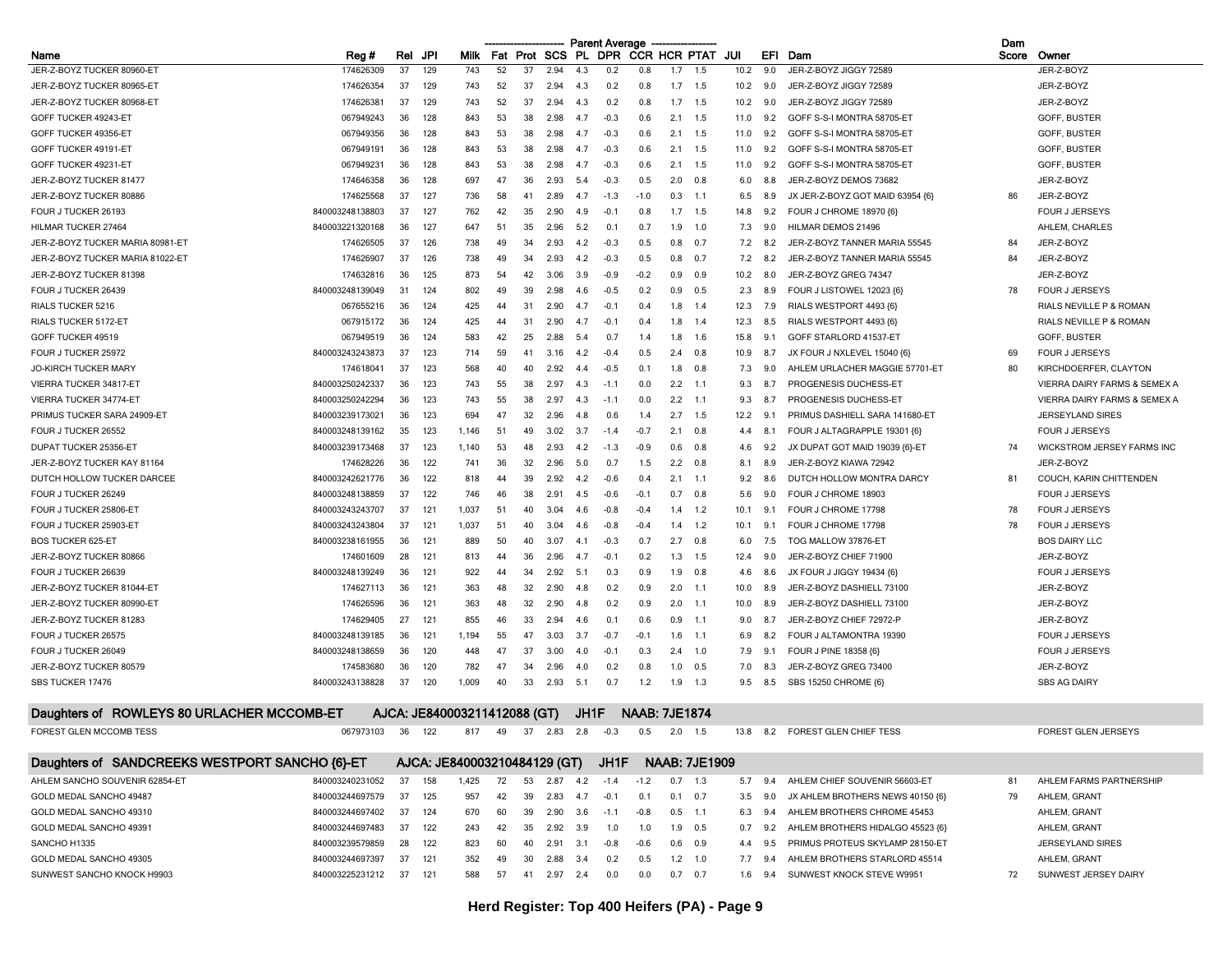|                                                                                      |                                    |                                           |              |          |          |                        |             | <b>Parent Average</b>              |                               |                |                        |                                           |            |                                                   | Dam |                                              |
|--------------------------------------------------------------------------------------|------------------------------------|-------------------------------------------|--------------|----------|----------|------------------------|-------------|------------------------------------|-------------------------------|----------------|------------------------|-------------------------------------------|------------|---------------------------------------------------|-----|----------------------------------------------|
| Name                                                                                 | Reg #                              | JPI<br>Rel                                |              |          |          |                        |             |                                    |                               |                |                        | Milk Fat Prot SCS PL DPR CCR HCR PTAT JUI |            | EFI Dam                                           |     | Score Owner                                  |
| Daughters of SUN VALLEY ABS JUGGERNAUT {6}                                           |                                    | AJCA: JE840003146074466 (GT)              |              |          |          | JH1F                   |             |                                    | <b>NAAB: 29JE4239</b>         |                |                        |                                           |            |                                                   |     |                                              |
| FOREST GLEN JUGGERNAUT GLORY-ET                                                      | 067872482                          | 37<br>142                                 | 499          | 71       | 41       | 2.89                   | 4.1         | $-0.4$                             | 0.0                           |                | $1.7$ 0.4              | $-0.8$                                    | 9.5        | FOREST GLEN STEVE GLORY                           | 74  | BANSEN STANLEY K & DORA H                    |
|                                                                                      | 840003240230758                    |                                           |              |          |          |                        |             |                                    |                               |                |                        |                                           |            |                                                   |     |                                              |
| AHLEM JUGGERNAUT PRINCESS 62560                                                      |                                    | 37<br>128                                 | 604          | 57       | 40       | 2.85                   | -3.4        | $-0.2$                             | 0.1                           |                | $0.1$ 1.1              | 5.4                                       | 8.8        | AHLEM VIABULL PRINCESS 52393                      | 87  | AHLEM FARMS PARTNERSHIP                      |
| AHLEM JUGGERNAUT PRINCESS 62563-ET                                                   | 840003240230761                    | 37<br>128                                 | 604          | 57       | 40       | 2.85                   | 3.4         | $-0.2$                             | 0.1                           |                | $0.1$ 1.1              | 5.4                                       | 9.2        | AHLEM VIABULL PRINCESS 52393                      | 87  | AHLEM FARMS PARTNERSHIP                      |
| AHLEM JUGGERNAUT PRINCESS 62588-ET                                                   | 840003240230786                    | 37<br>128                                 | 604          | 57       | 40       | 2.85                   | 3.4         | $-0.2$                             | 0.1                           |                | $0.1$ 1.1              | 5.4                                       | 9.2        | AHLEM VIABULL PRINCESS 52393                      | 87  | AHLEM FARMS PARTNERSHIP                      |
| Daughters of TOG BRONZE 36673-ET                                                     | AJCA: JE840003149715762 (GT)       |                                           |              | JH1F     |          | <b>NAAB: 97JE200</b>   |             |                                    |                               |                |                        |                                           |            |                                                   |     |                                              |
| BOS BRONZE CHERRY 873-ET                                                             | 840003251789413                    | 37<br>138                                 | 1,131        | 65       | 39       | 2.90                   | 4.3         | $-0.8$                             | $-0.2$                        | 1.7            | 0.9                    |                                           | 5.0<br>7.6 | RIVER VALLEY CHIEF 50555 8297-ET                  |     | <b>BOS DAIRY LLC</b>                         |
| BOS BRONZE HILMAR 866-ET                                                             | 840003231862117                    | 37<br>137                                 | 1,219        | 50       | 33       | 2.86                   | 5.8         | 0.5                                | 1.0                           | 1.9            | 0.9                    | 5.1                                       | 7.5        | VIERRA CHIEF 31350                                |     | <b>BOS DAIRY LLC</b>                         |
| BOS BRONZE VALLEY 866-ET                                                             | 840003231862177                    | 37<br>137                                 | 1,219        | 50       | 33       | 2.86                   | 5.8         | 0.5                                | 1.0                           | 1.9            | 0.9                    | 5.1                                       | 7.5        | VIERRA CHIEF 31350                                |     | <b>BOS DAIRY LLC</b>                         |
|                                                                                      |                                    |                                           |              |          |          |                        |             |                                    |                               |                |                        |                                           |            |                                                   |     |                                              |
| Daughters of TOG FEDERER 37562-P-ET                                                  | AJCA: JE840003203346870 (GT)       |                                           |              |          | JH1F     |                        |             | <b>NAAB: 97JE202</b>               |                               |                |                        |                                           |            |                                                   |     |                                              |
| AHLEM FEDERER FASHION 62905-ET                                                       | 840003240231103                    | 37<br>121                                 | -45          | 38       | 19       | 2.86                   | 4.8         | 2.3                                | 3.5                           | 3.2            | $-0.3$                 | $-1.6$                                    | 8.6        | AHLEM DILLAN FASHION 51073-P                      | 82  | AHLEM FARMS PARTNERSHIP                      |
| AHLEM FEDERER FASHION 62914-ET                                                       | 840003240231112                    | 37<br>121                                 | -45          | 38       | 19       | 2.86                   | 4.8         | 2.3                                | 3.5                           |                | $3.2 -0.3$             | -1.6                                      | 8.6        | AHLEM DILLAN FASHION 51073-P                      | 82  | AHLEM FARMS PARTNERSHIP                      |
| AHLEM FEDERER FASHION 62996-ET                                                       | 840003240231194                    | 37<br>121                                 | -45          | 38       | 19       | 2.86                   | 4.8         | 2.3                                | 3.5                           | 3.2            | $-0.3$                 | $-1.6$                                    | 8.6        | AHLEM DILLAN FASHION 51073-P                      | 82  | AHLEM FARMS PARTNERSHIP                      |
| AHLEM FEDERER FASHION 62998-ET                                                       | 840003240231196                    | 37<br>121                                 | -45          | 38       | 19       | 2.86                   | 4.8         | 2.3                                | 3.5                           | 3.2            | $-0.3$                 | $-1.6$                                    | 8.6        | AHLEM DILLAN FASHION 51073-P                      | 82  | AHLEM FARMS PARTNERSHIP                      |
| Daughters of TOG ISNER-P-ET                                                          | AJCA: JE840003203346681 (GT)       |                                           | JH1F         |          |          | <b>NAAB: 97JE212</b>   |             |                                    |                               |                |                        |                                           |            |                                                   |     |                                              |
| VIERRA ISNER 34763-ET                                                                | 840003250242283                    | 37<br>139                                 | 777          | 49       | 35       | 2.80                   | 5.1         | 1.2                                | 1.9                           |                | $2.2\quad 0.7$         | 5.1                                       | 8.9        | VIERRA MAUDIE-P-ET                                |     | <b>VIERRA DAIRY FARMS &amp; SEMEX A</b>      |
| VIERRA ISNER 34743-ET                                                                | 840003250242263                    | 37<br>139                                 | 777          | 49       | 35       | 2.80                   | 5.1         | 1.2                                | 1.9                           |                | $2.2\quad 0.7$         | 5.1                                       | 8.9        | VIERRA MAUDIE-P-ET                                |     | VIERRA DAIRY FARMS & SEMEX A                 |
| VIERRA ISNER 34571-ET                                                                | 840003244647005                    | 36<br>137                                 | 509          | 55       | 37       | 2.92                   | 4.2         | 1.0                                | 1.4                           | 2.4            | 0.6                    | 6.0                                       | 8.0        | VIERRA LOOT DARLA                                 |     | <b>VIERRA DAIRY FARMS</b>                    |
| <b>BOS ISNER ALLIE 726-ET</b>                                                        | 840003247498209                    | 37<br>128                                 | 649          | 58       | 31       | 2.85                   | 4.0         | 1.0                                | 1.5                           | 2.8            | 0.2                    | 0.5                                       | 8.5        | TOG SKYLER JASMINE 514-ET                         |     | <b>BOS DAIRY LLC</b>                         |
| VIERRA ISNER 34622-ET                                                                | 840003244647056                    | 37<br>126                                 | 560          | 51       | 29       | 2.87                   | 4.8         | 0.6                                | 1.2                           | 1.6            | 0.8                    | 7.4                                       | 8.9        | EHRHARDT-MPH STEVE JOVANA-ET                      |     | <b>VIERRA DAIRY FARMS</b>                    |
|                                                                                      |                                    |                                           |              |          |          |                        |             |                                    |                               |                |                        |                                           |            |                                                   |     |                                              |
| Daughters of TOG LATITUDE-ET                                                         | AJCA: JE840003203347314 (GT)       |                                           | JH1F         |          |          | <b>NAAB: 200JE1264</b> |             |                                    |                               |                |                        |                                           |            |                                                   |     |                                              |
| RIVER VALLEY LATITUDE MAC 2502-ET                                                    | 840003250476646                    | 37<br>153                                 | 709          | 62       | 43       | 2.90                   | 4.5         | 0.2                                | 1.4                           |                | $2.2$ 1.2              | 9.0                                       | 8.5        | RIVER VALLEY CHIEF MAC 8294-ET                    |     | RIVER VALLEY FARM                            |
| RIVER VALLEY LTITUDE MCNCEZ 2505-ET                                                  | 840003250476649                    | 37<br>126                                 | 475          | 70       | 44       | 3.00                   | 3.0         | $-1.3$                             | $-0.1$                        |                | $2.1\quad 0.6$         | 0.4                                       | 8.7        | RIVER VALLEY STEVE MACNCHEZ 2299-ET               |     | RIVER VALLEY FARM                            |
| RIVER VALLEY LTITUDE MCNCEZ 2507-ET                                                  | 840003250476651                    | 38<br>123                                 | 386          | 50       | 37       | 2.91                   | 3.8         | $-0.3$                             | 0.8                           |                | $1.5$ 1.0              | 8.0                                       | 8.5        | RIVER VALLEY LSTWL MACNCHEZ 5055-ET               | 91  | RIVER VALLEY FARM                            |
| RIVER VALLEY LTITUDE MCNCEZ 2500-ET                                                  | 840003250476644                    | 38<br>123                                 | 386          | 50       | 37       | 2.91                   | 3.8         | $-0.3$                             | 0.8                           |                | $1.5$ 1.0              | 8.0                                       | 8.5        | RIVER VALLEY LSTWL MACNCHEZ 5055-ET               | 91  | RIVER VALLEY FARM                            |
| VIERRA LATITUDE 34948-ET                                                             | 840003250242468                    | 37<br>122                                 | 648          | 47       | 39       | 2.94                   | 3.3         | 0.6                                | 1.7                           | 2.9            | 1.0                    | 6.5                                       | 9.1        | PROGENESIS MOANA-ET                               |     | VIERRA DAIRY FARMS & SEMEX A                 |
| VIERRA LATITUDE 34976-ET                                                             | 840003250242496                    | 37<br>122                                 | 219          | 63       | 35       | 2.94                   | 3.4         | $-0.8$                             | $-0.1$                        | 1.8            | 0.9                    | 6.9                                       | 9.1        | EHRHARDT-MPH STEVE JOVANA-ET                      |     | <b>VIERRA DAIRY FARMS</b>                    |
| VIERRA LATITUDE 34779-ET                                                             | 840003250242299                    | 37<br>122                                 | 219          | 63       | 35       | 2.94                   | 3.4         | $-0.8$                             | $-0.1$                        | 1.8            | 0.9                    | 6.9                                       | 9.1        | EHRHARDT-MPH STEVE JOVANA-ET                      |     | <b>VIERRA DAIRY FARMS</b>                    |
| VIERRA LATITUDE 34798-ET                                                             | 840003250242318                    | 37<br>122                                 | 219          | 63       | 35       | 2.94                   | 3.4         | $-0.8$                             | $-0.1$                        | 1.8            | 0.9                    | 6.9                                       | 9.1        | EHRHARDT-MPH STEVE JOVANA-ET                      |     | <b>VIERRA DAIRY FARMS</b>                    |
| VIERRA LATITUDE 34750                                                                | 840003250242270                    | 36<br>121                                 | 706          | 59       | 47       | 3.04                   | 2.1         | $-0.7$                             | 0.3                           |                | $3.0\quad 0.8$         | 6.7                                       | 8.7        | PROGENESIS PINE 31123-ET                          |     | <b>VIERRA DAIRY FARMS</b>                    |
|                                                                                      |                                    |                                           |              |          |          |                        |             |                                    |                               |                |                        |                                           |            |                                                   |     |                                              |
| Daughters of TOG ORBICULARIS-ET                                                      | AJCA: JE840003203347248 (GT)       |                                           |              | JH1F     |          | <b>NAAB: 97JE203</b>   |             |                                    |                               |                |                        |                                           |            |                                                   |     |                                              |
| VIERRA BOS ORB DISNEY 764-ET                                                         | 840003247497658                    | 36<br>138                                 | 739          | 40       | 44       | 2.80                   | 3.9         | 1.1                                | 2.2                           |                | $3.2\quad 0.7$         | 6.1                                       | 8.4        | AHLEM PINE DIAMOND 57049                          |     | <b>BOS DAIRY &amp; VIERRA DAIRY</b>          |
| <b>MFW ORBICULARIS BONITA</b>                                                        | 840003242648594                    | 31<br>125                                 | 923          | 46       | 43       | 2.83                   | -4.4        | $-0.7$                             | 0.3                           | $1.2\quad 0.6$ |                        |                                           | 1.1<br>8.5 | JX MFW GOT MAID BONITA {6}                        | 82  | <b>MASON, ANDREW P</b>                       |
| Daughters of VICTORY S-S-I MIAMI FRINGE-ET                                           | AJCA: JE840003151456032 (GT)       |                                           |              |          |          | JH1F                   |             | <b>NAAB: 7JE1822</b>               |                               |                |                        |                                           |            |                                                   |     |                                              |
| AHLEM FRINGE CARA 62609                                                              | 840003240230807 37 129             |                                           |              |          |          |                        |             | 907 41 33 2.91 4.3 0.6 1.0 1.4 1.5 |                               |                |                        |                                           |            | 11.8 9.2 AHLEM CHIEF CARA 57319                   |     | AHLEM FARMS PARTNERSHIP                      |
|                                                                                      |                                    |                                           |              |          |          |                        |             |                                    |                               |                |                        |                                           |            |                                                   |     |                                              |
| Daughters of VICTORY S-S-I MIAMI HOLEINONE-ET<br>AVI-LANCHE HOLENONE LOVELY 34090-ET | 840003212621166                    | AJCA: JE840003151455737 (GT)<br>37<br>139 | 1,074        | 51       | 41       | 2.91                   | JH1F<br>4.0 | $-0.3$                             | <b>NAAB: 507JE1820</b><br>0.9 |                | $0.8$ 1.4              | 8.1                                       | 9.1        | AVI-LANCHE CHIEF LOVELY 29696                     | 76  | AVILA RICHARD & JENNIFER M                   |
| AVI-LANCHE HOLENONE LOVELY 34111-ET                                                  | 840003212621187                    | 37<br>139                                 | 1,074        | 51       | 41       | 2.91                   | 4.0         | $-0.3$                             | 0.9                           |                | $0.8$ 1.4              | 8.1                                       | 9.1        | AVI-LANCHE CHIEF LOVELY 29696                     | 76  | AVILA RICHARD & JENNIFER M                   |
|                                                                                      | 840003248139346                    | 37<br>132                                 |              | 52       |          |                        |             |                                    |                               |                |                        |                                           |            |                                                   |     |                                              |
| FOUR J HOLEINONE 26736                                                               |                                    |                                           | 953          |          | 48       | 2.91                   | 4.3         | $-0.9$                             | 0.0                           |                | $1.4$ 0.9              | 2.4                                       | 9.2        | FOUR J JIGGY 19429                                |     | FOUR J JERSEYS<br>WICKSTROM JERSEY FARMS INC |
| DUPAT HOLEINONE 25255<br>HILMAR HOLEINONE 27551-ET                                   | 840003239173367<br>840003221320255 | 37<br>130<br>38<br>128                    | 974<br>1,038 | 48<br>50 | 42<br>48 | 2.92<br>2.91           | 4.2<br>4.3  | $-1.0$                             | $-0.7$<br>$-1.6$              |                | $0.7$ 1.8<br>$0.3$ 0.8 | 11.7<br>4.2                               | 9.1<br>7.0 | DUPAT CHIEF 22012<br>JX BAMBOO LISTOWEL 378 {6}-P |     | <b>CMA LIVESTOCK</b>                         |
|                                                                                      |                                    |                                           |              |          |          |                        |             | $-2.4$                             |                               |                |                        |                                           |            |                                                   |     | <b>CLOVER FARMS</b>                          |
| CLOVER FARMS HOLEONE SANDI 10063                                                     | 075910063                          | 37<br>127<br>127                          | 1,043<br>951 | 55<br>55 | 42       | 2.91                   | 3.9         | $-1.5$                             | $-0.9$<br>$-1.0$              | $1.8$ 1.8      | $1.2$ 1.4              | 8.8                                       | 9.6<br>9.0 | JX CLOVER FARMS CHIEF SANDEE 7906 {6}             | 78  | KASH-IN JERSEYS                              |
| KASH-IN HOLEINONE 67101                                                              | 840003240812000                    | 38                                        |              |          |          | 42  2.96  3.1          |             | $-1.6$                             |                               |                |                        | 11.8                                      |            | KASH-IN CHIEF 61577                               |     |                                              |

**Herd Register: Top 400 Heifers (PA) - Page 10**